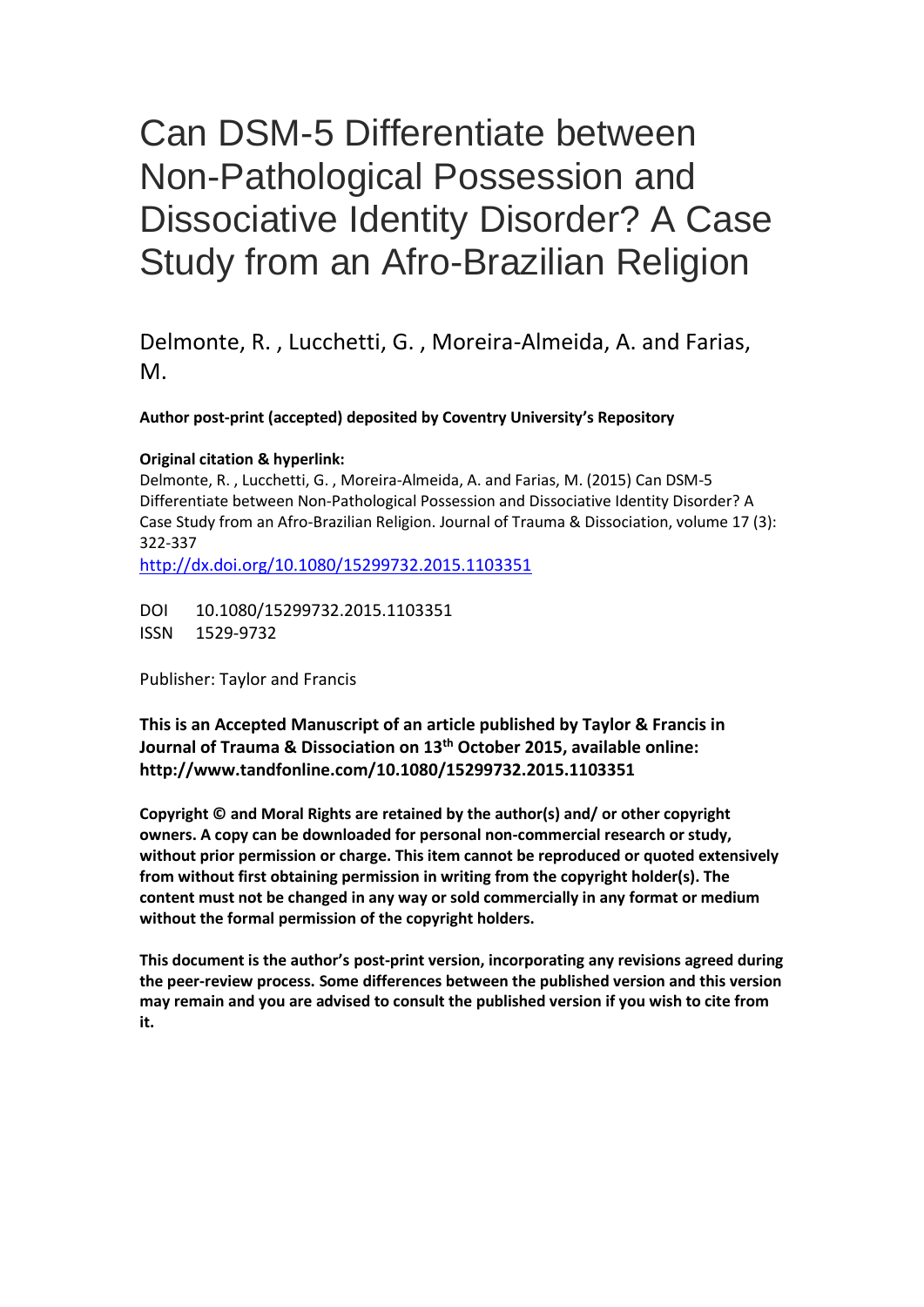# **Can DSM-5 differentiate between non-pathological possession and dissociative identity disorder? A case study from an Afro-Brazilian religion**

## Romara Delmonte BSc, Giancarlo Lucchetti MD, PhD, Alexander Moreira-Almeida MD, PhD & Miguel Farias BSc, MA, DPhil

To cite this article: Romara Delmonte BSc, Giancarlo Lucchetti MD, PhD, Alexander Moreira-Almeida MD, PhD & Miguel Farias BSc, MA, DPhil (2015): Can DSM-5 Differentiate between Non-Pathological Possession and Dissociative Identity Disorder? A Case Study from an Afro-Brazilian Religion, Journal of Trauma & Dissociation, DOI: 10.1080/15299732.2015.1103351

To link to this article: http://dx.doi.org/10.1080/15299732.2015.1103351 Accepted author version posted online: 13 Oct 2015.

#### **Abstract**

The aim of this paper is to examine if the diagnostic criteria of DSM-5 are able to differentiate between non-pathological religious possession and dissociative identity disorder (DID). We use the case study of an individual who leads an Afro-Brazilian religious group (*Umbanda*), focusing on her personal development and possession experiences from early childhood to the present, spanning a period of over 40 years, and examine these data following DSM-5 criteria of DID (300.14). Her experiences of possession can be broken into two distinct stages. In the first (childhood and early adulthood), she displayed intrusive thoughts and a lack of control over possession states, which were associated with a heightened state of anxiety, loneliness, amnesia and family conflict (meeting all five criteria for DID). In the second stage (late 20s up to the present), she regularly experienced possession states, but felt in control of their onset and found them religiously meaningful. In this second stage, she only fulfilled three criteria for DID. We question the accuracy of diagnosing this individual with DID in her earlier life, and suggest that the DSM-5 criteria fail to address the ambiguity of affect surrounding possession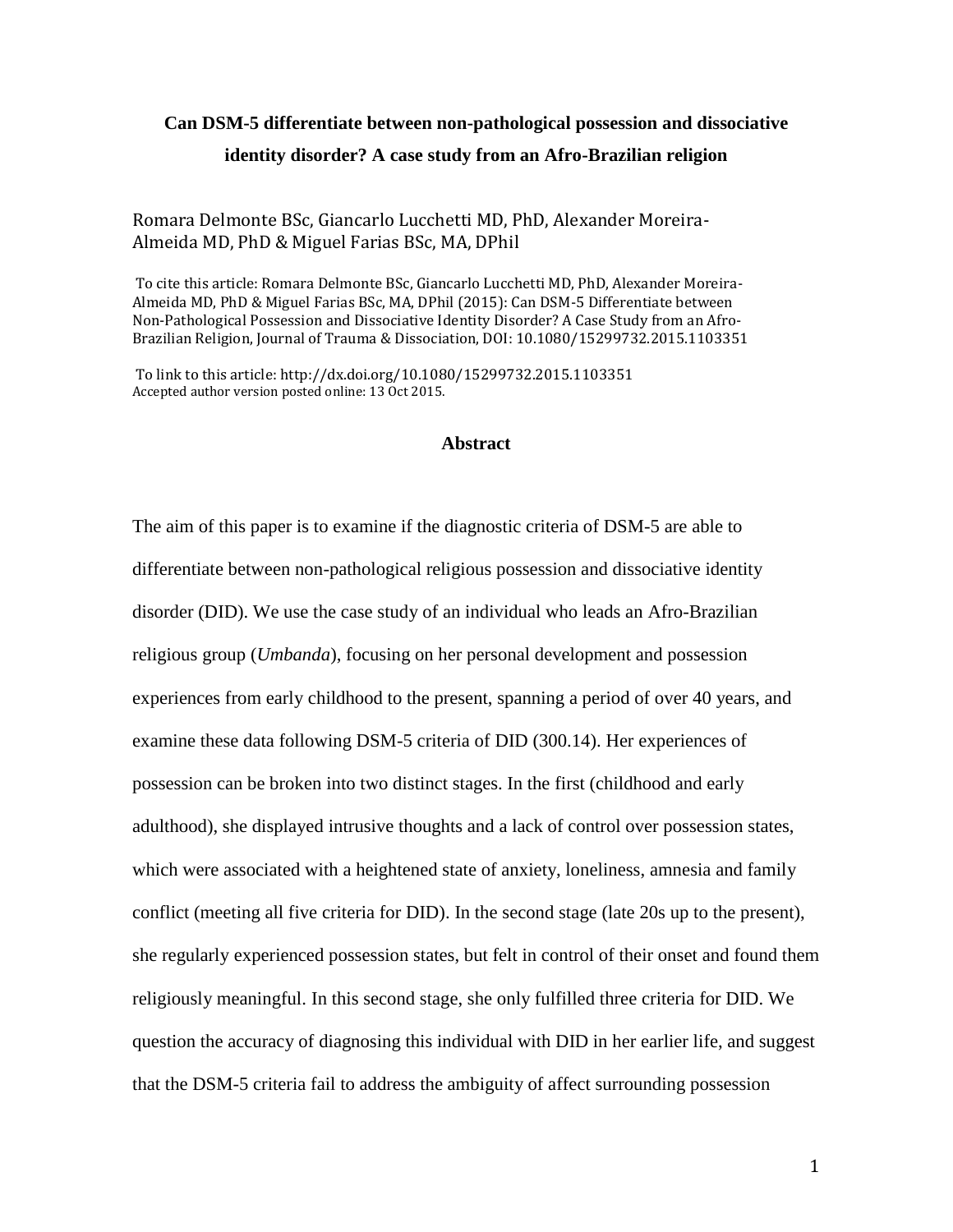experiences (positive at the individual level, negative at the interpersonal), and lack a clearer acknowledgement of the prevalence of possession and other unusual experiences in general populations.

**Keywords:** dissociative identity disorder, DSM-5, possession, spiritual experiences

# **Introduction**

Despite the breadth of epidemiological studies associating spirituality with health (Koenig, King, & Carson, 2012; Lucchetti & Lucchetti, 2014), research on the mental health of individuals who regularly experience possession states within a spiritual context is scarce (Moreira-Almeida & Cardeña, 2011). This gap in the literature increases the risk of taking non-pathological spiritual experiences as mental disorders (especially dissociative or psychotic ones) or *vice-versa* (Moreira-Almeida, et al., 2005; Moreira-Almeida & Koss-Chioino, 2009; Ross, 2011).

Possession states are widely reported across cultures. Bourguignon (1973) reported that the ritual elicitation of altered states of consciousness, particularly those associated with possession, were present in over 450 societies. In the West, possession experiences are common in Evangelical Pentecostal and Charismatic Catholic churches, Afro-American religions, Spiritism and Spiritualism (Harding, 2005).

Within European countries, like the United Kingdom, there is a growing societal awareness of possession experiences, particularly within Asian communities, and a call for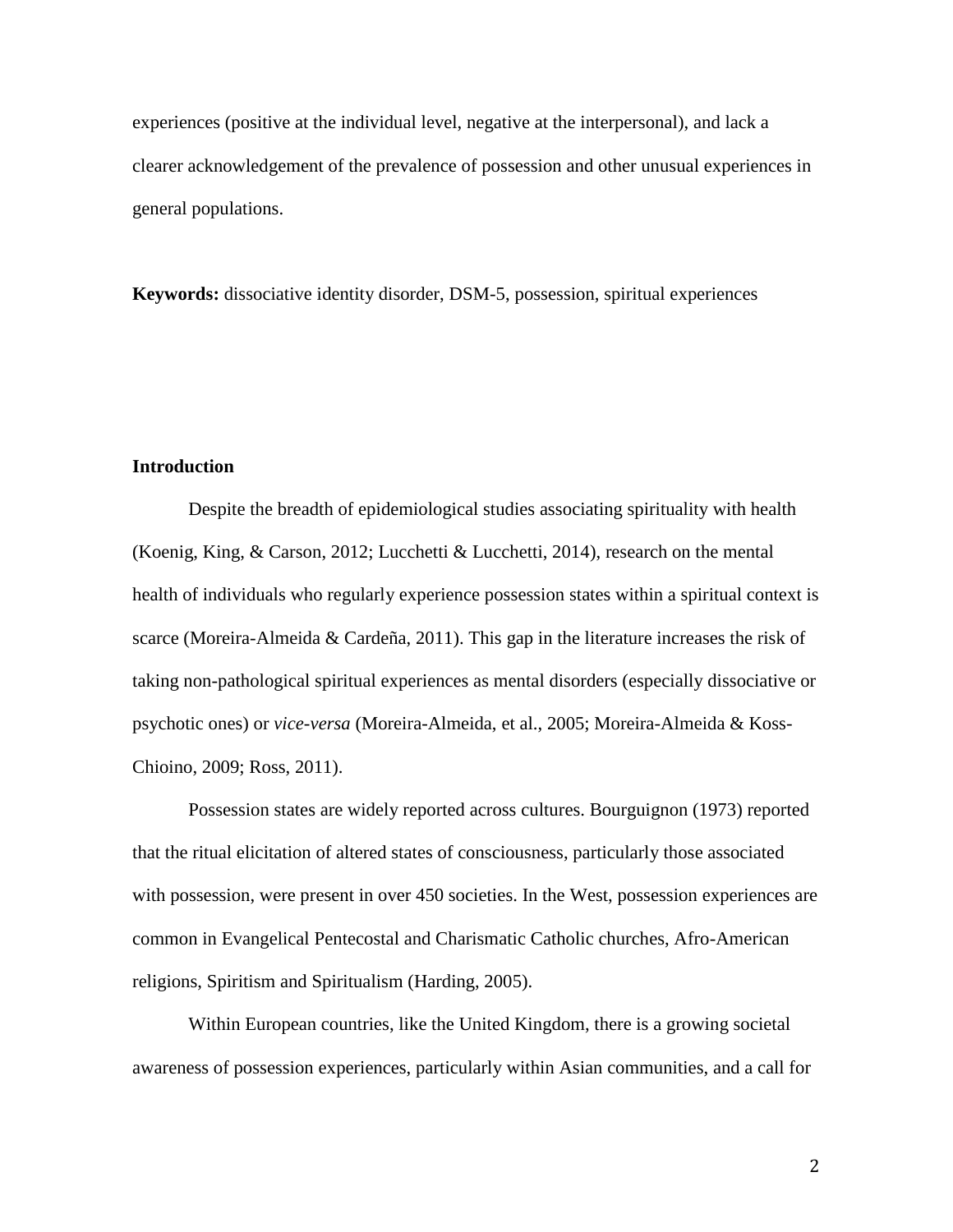health providers to address these experiences within a culturally-sensitive framework (Nye, 2012). This awareness has stimulated the organisation of regular interdisciplinary conferences on 'Spirit Possession and Mental Health', where clinicians and religious and ethnic community leaders discuss how to differentiate between healthy and pathological possession (Ethnic Health Initiative, 2015).

In non-European countries like Brazil, possession experiences are a crucial element of religions like Spiritism, *Candomblé* and *Umbanda* (Harding, 2005). This last one is a religion developed in the early 20th century in Brazil that mixes elements related to Native, African, Roman Catholic religions as well as to Spiritism (a spiritualist philosophy based on the 19th century writings of Allan Kardec). The latest Brazilian census (IBGE, 2010) reports that over 4 million people are affiliated with one of these religions, which means that they either experience possession states or interact with people experiencing possession on a regular basis. In addition, many Brazilians who report affiliation to other religions (e.g. Roman Catholics) often attend Spiritism and African Brazilian religions (Bettina, 2011; IBGE, 2010; Prandi, 2005; Schmidt, 2011).

The modern history of the clinical evaluation of possession experiences taking place within religious contexts is underpinned by ambiguity. During the first part of the  $20<sup>th</sup>$ century, religious possession was either classified as pathological, or treated as a phenomenon of the lower classes (Almeida, Oda, & Dalgalarrondo, 2007; Moreira-Almeida, Almeida, & Lotufo Neto, 2005).

More recent epidemiological studies of possession with Spiritist individuals showed a high prevalence of dissociative and psychotic-like experiences, though these were not associated with mental disorders. However, they also found that a lower controllability of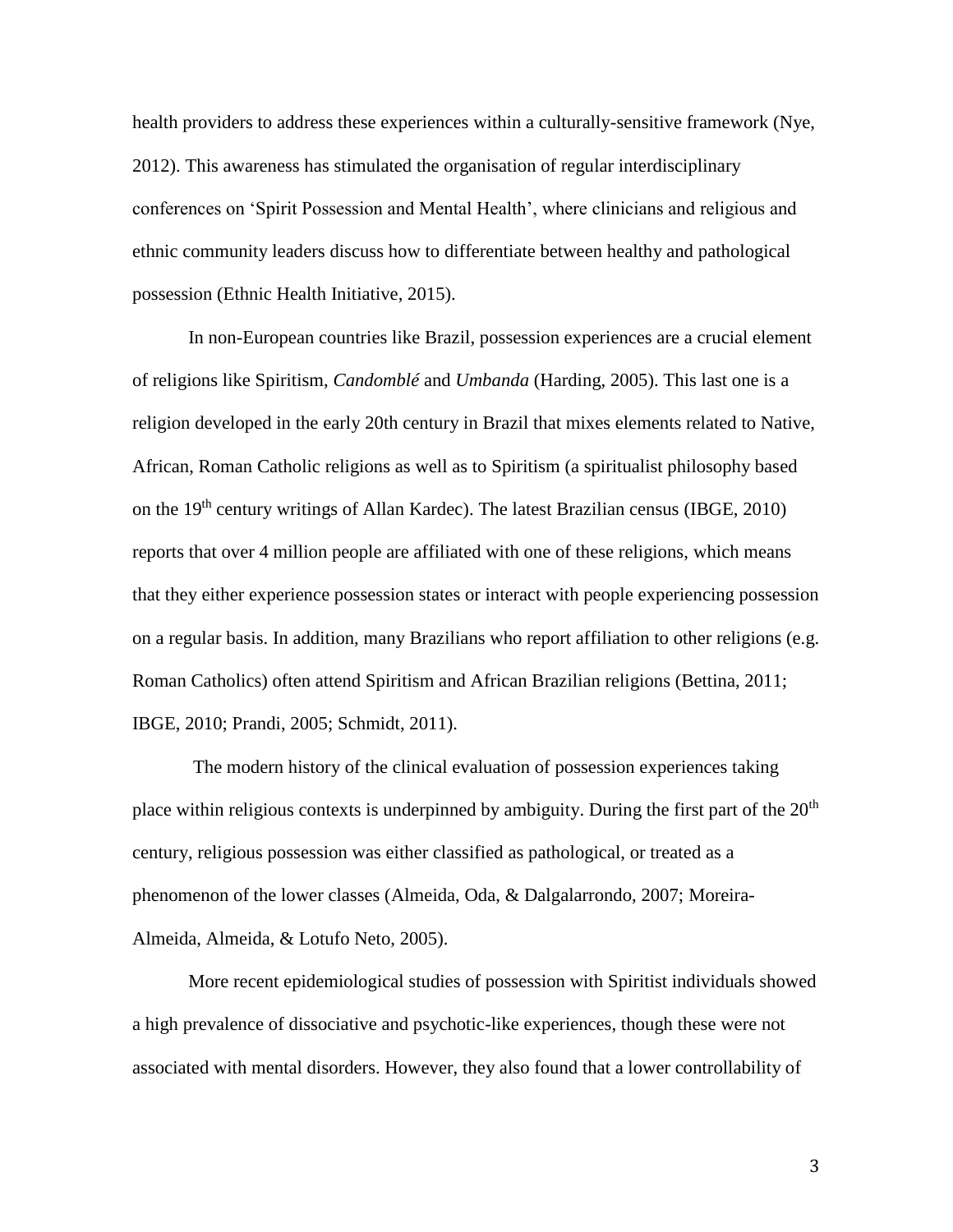the possession states was correlated with poorer mental health (Negro, Palladino-Negro  $\&$ Louza, 2002; Moreira-Almeida, Lotufo Neto, & Greyson, 2007). Another study, which compared Brazilian Spiritist mediums with Canadian and U.S.A. dissociative identity disorder patients found that the mediums had better social adjustment, lower prevalence of mental disorders and of childhood abuse (Moreira-Almeida, Neto, & Cardeña, 2008).

Clearly, the connection between religious possession and mental health or illness is ambiguous, calling for further work in this area. This need is particularly salient today, in the context of criticisms to the new DSM-5 (e.g. British Psychological Society, 2011) and a growing interest in spiritual ideas, which sometimes envisage mental health problems as only 'part of the spiritual process' (Farias, Underwood and Claridge, 2012).

DSM-5 has included possession experiences under the label of Dissociative Identity Disorder (DID). In this article, we are interested in exploring if the diagnosis criteria of DID are able to differentiate between non-pathological possession and mental disorder. We address this question through the case study of an *Umbanda* religious leader, one of the main possession religions in Brazil.

Case studies are an integral part of the mental diagnosis tradition (Martínez-Taboas, 1999; Rabelo, 2008). In an editorial of the *Journal of Trauma and Dissociation,* Somer (2008) has argued for the need of in-depth case studies to further our understanding of dissociate states and disorders. Therefore, our aim in this article is to contribute to this body of work by examining the diagnostic accuracy of DID in DSM-5 through the account of an individual displaying possession experiences since childhood.

#### **Differentiating Dissociative Identity Disorder from Healthy Possession**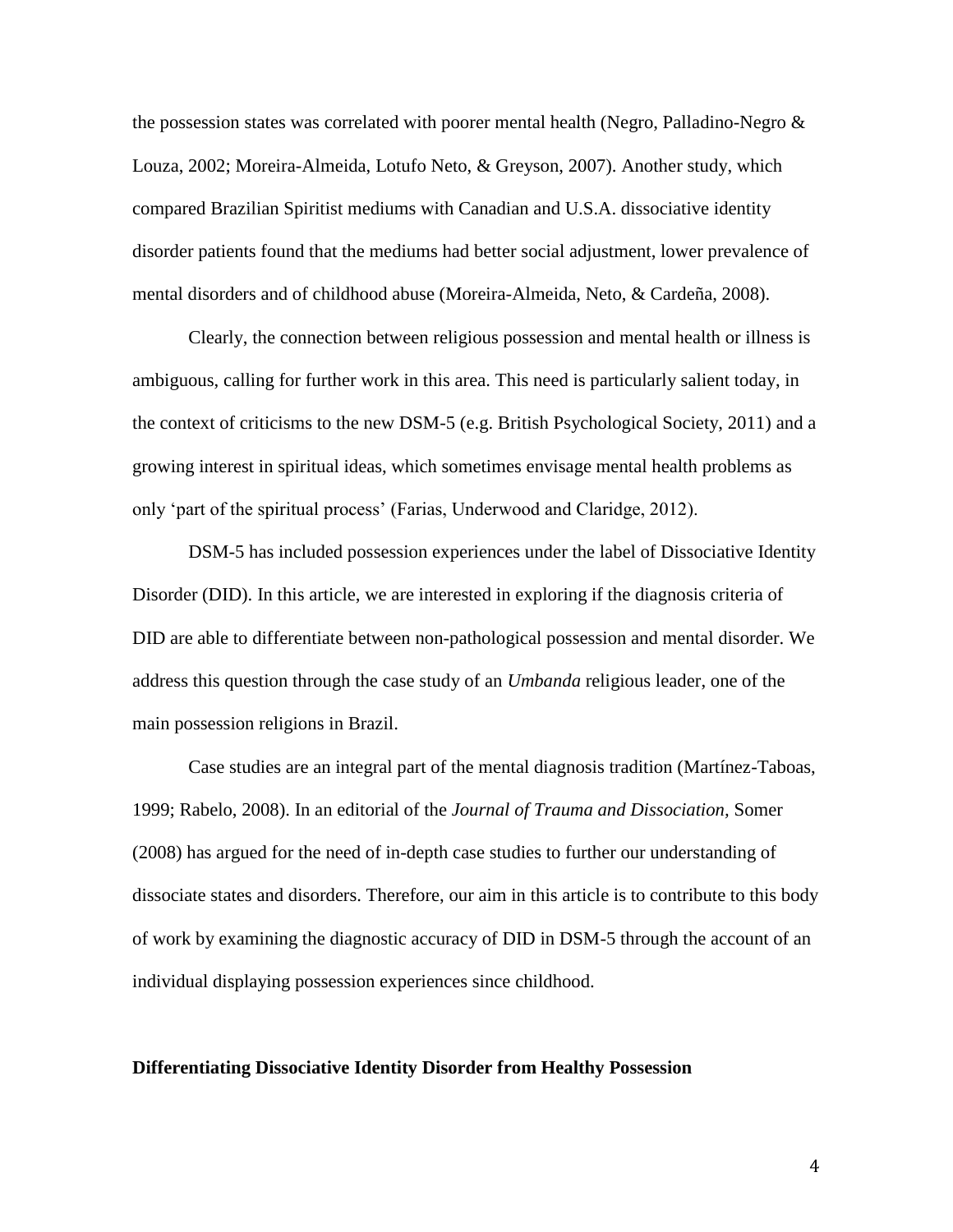DSM-5 describes DID as a disruption in identity characterised by a discontinuity in sense of self accompanied by alterations in affect, behaviour, consciousness, memory, perception, cognition and/or sensory-motor functioning (see Table 1, left-hand column). Criterion D further explains that the 'disturbance is not a normal part of a broadly accepted cultural or religious practice' (p.292), which introduces a particular problem to the diagnostic criteria: how can a clinician, living in a culture where possession is partly accepted, differentiate pathological from religious possession? DSM-5 attempts to provide further insights on this differentiation process, by considering that pathological possession would be differentiated by being 'involuntary, distressing, uncontrollable, and often recurrent or persistent; involves conflict between the individual and his or her surrounding family, social or work milieu; and is manifested at times and in places that violate the norms of the culture or religion' (p. 295).

However, DSM-5 does not acknowledge the interaction between the individual experience, which can be positive, and the stress caused by social stigma or non-acceptance of possession states; it does not address the often ambiguous social-cultural dynamics of the acceptance or rejection of possession states; neither does it consider how possession experience can develop when framed within a belief system (Rabelo, 2008; Martins, 2011). In relation to the this third point of controlling possession states, there is growing evidence that religious training on how to manage possession states is associated with better control and integration of these experiences in one's life (Almeida, 2004; Negro Jr, et al., 2002). It has also been found that people experiencing possession and other unusual perceptions may be drawn to a religion like Spiritism as a way of coping and cognitively framing these life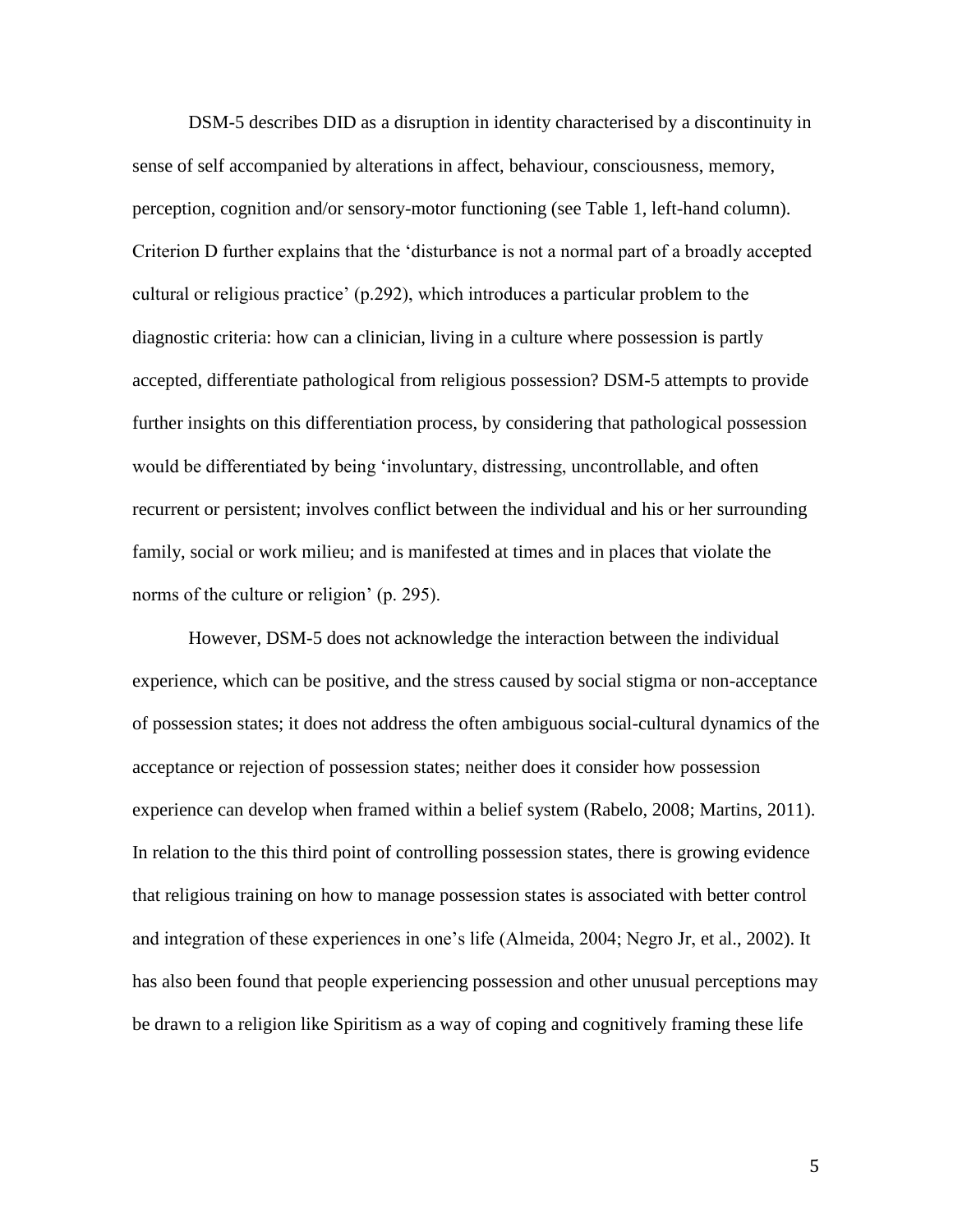experiences (Alminhana, 2013; Menezes, 2012; Menezes, Alminhana, & Moreira-Almeida, 2012; Moreira-Almeida, Lotufo Neto, & Greyson, 2007).

These clinical studies are complemented by the vast anthropological literature on Afro-Brazilian religions, which suggest that the 'quality' of possession experience develops in time, often moving from an involuntary and uncontrollable state to a voluntary one where the possessed individual completely loses self-awareness (Mota & Trad, 2011; Zangari 2005). The emic explanation (from religious groups) that the individual 'gift' of being possessed by spirits or gods requires training, and that there is a development of this capacity, has not received enough attention in modern research and diagnostic guidelines.

Thus, in addition to exploring if DSM-5 can differentiate between non-pathological possession and DID, we also wanted to examine the development of the possession experience over time, which makes the use of a case study particularly relevant. Below, we apply DSM-5 criteria to the possession experiences of an individual since her childhood.

#### **Method**

The research subject of this study, Dona Sara Jeronimo, 55 years old, was selected for playing an important role in a religious community in the state of Rio de Janeiro, Brazil (name has been disguised and other non-crucial information was altered to preserve anonymity; the subject has given written consent for the publication of her case). Dona Sara is highly regarded for her human qualities, but also because of the quality of her trance; in the words of her followers, she is a 'very good medium', with a 'great talent for being possessed'. The first author collected data for this paper over five semi-structured and clinical (SCID) interviews (two hours each), focusing on life development, possession and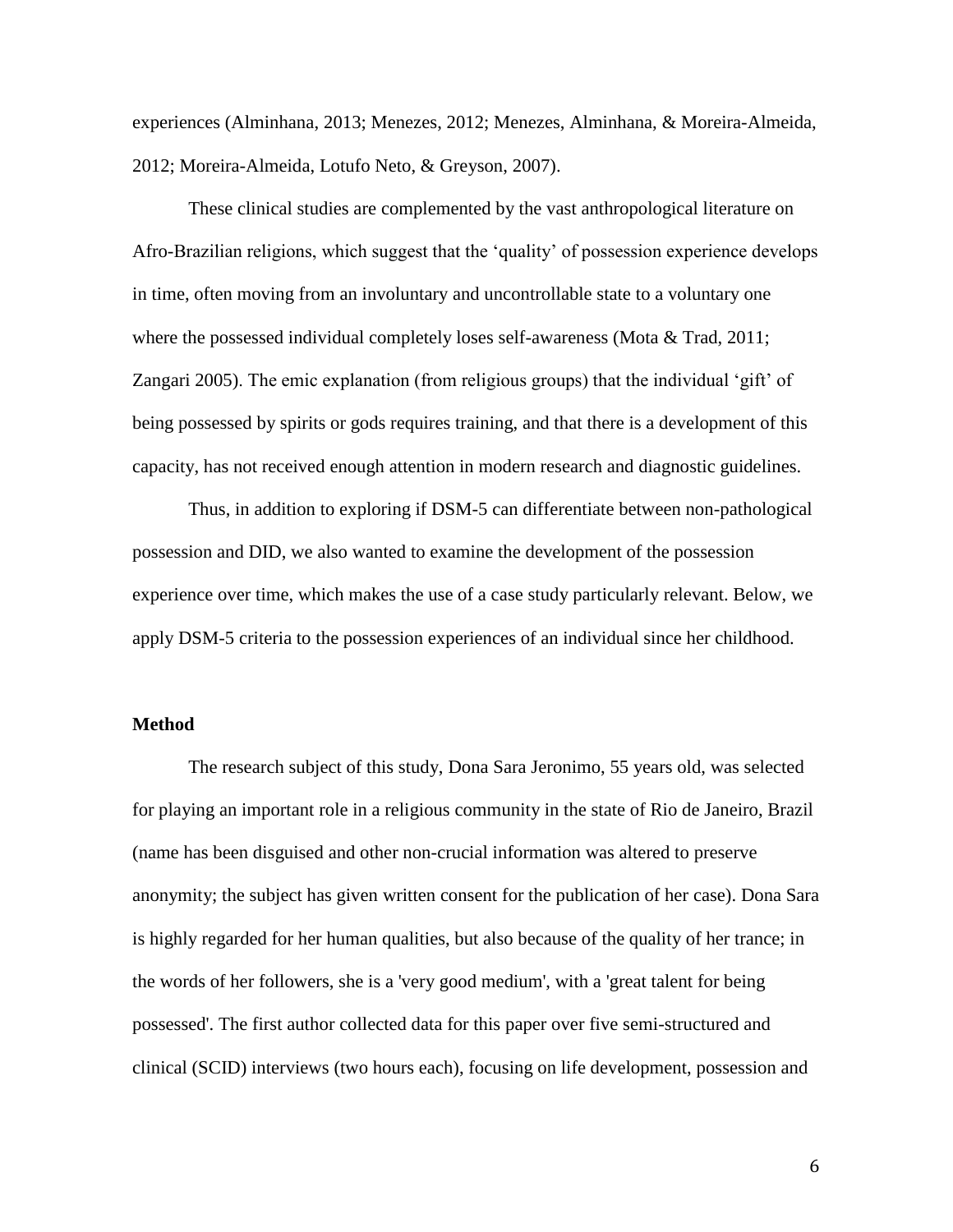other unusual/spiritual experiences from childhood to the present. Our aim was to gather a comprehensive account of Dona Sara's experience of possession, including associated sensations, emotions, and social/family connections, so to examine them in relation to DSM-5 criteria for DID.

#### **Case Description**

Dona Sara is a 55-year old woman who leads *Umbanda* groups, providing regular counselling and healing to over 150 people. She reports sleeping on average five hours per night, and less on the days she works in a possession state. At the time she was interviewed, she had never been to a psychiatrist or clinical psychologist. She also reports not taking drugs or alcohol, though when in a possessed state she often drinks wine or *cachaça* (a distilled alcoholic Brazilian drink).

She has been a member of *Umbanda* religion, taking part in regular rituals, for the past 28 years. *Umbanda*'s leaders are highly esteemed and treated as wise figures who are chosen by the gods or spirits for this role (Cohen, 2007; Landes, 2002; Prandi, 1991). As well as performing healing and divination, they also offer spiritual advice to individuals reporting unusual or anomalous experiences.

 *Umbanda* is characterised as a trance religion (Sousa, 2004), where possession is understood as a means of communicating with the spirit world. Heavily influenced in its rituals involving music and dance by the African-based religion of Candomblé, (Bastide, 1995), *Umbanda* includes a wide range of spiritual entities (both "nature spirits" and supposedly deceased humans) that provide practical moral advice and healing.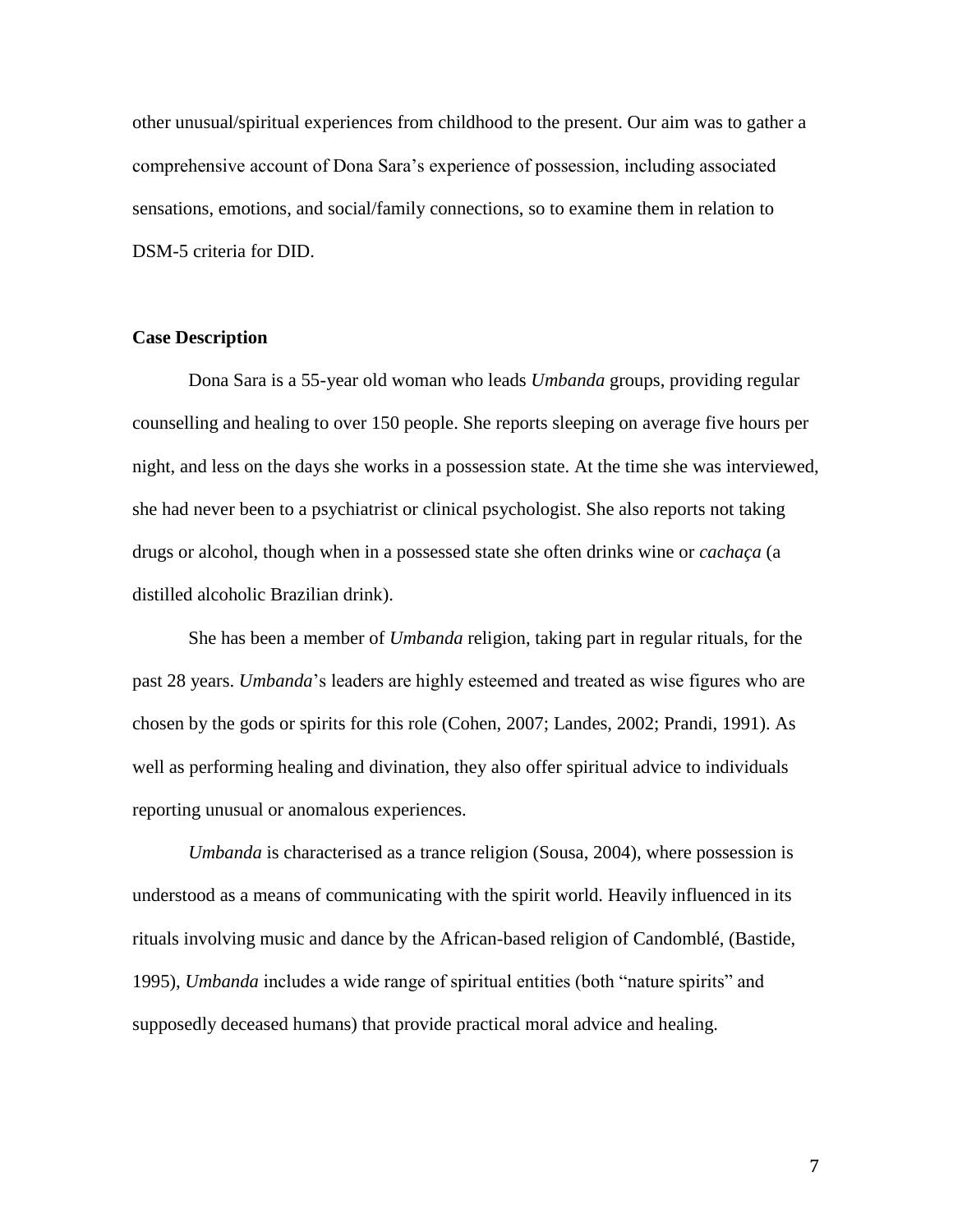Since joining *Umbanda* in her late 20s, Dona Sara's life has been characterised by weekly religious possession, which she claims to give her a sense of 'peace and tranquillity'. However, when at the age of 7 she started having unusual experiences, which she calls 'intuitions, premonitions, and trance states … like someone else being in my body', she had no guidance and her family and religious community did not support these experiences. As a teenager, she felt anguished, lonely, and afraid to be looked at as 'mad'. Only later, through *Umbanda* religion, she was able to have a meaningful framework and supportive community that helped her learn how to deal with and control her possession states.

Below, we describe how her unusual and possession experiences evolved over the course of time.

#### *First Stage*

#### Early experiences (7-13 years old)

Her first unusual experiences, at the age of 7, were characterised by intrusive thoughts:

'*I started having these experiences very young, odd experiences like something came into my mind, an idea about something happening to someone. I'd tell this to my family, and three or four days later the event happened. This usually concerned a health problem or even the death of people who were close to my family, friends and neighbours*.'

Dona Sara's family were practising Roman Catholics and weren't supportive of these intrusive thoughts; they forbade her to talk about them. She then went through a period in which she prayed regularly, asking God to make the thoughts go away. She felt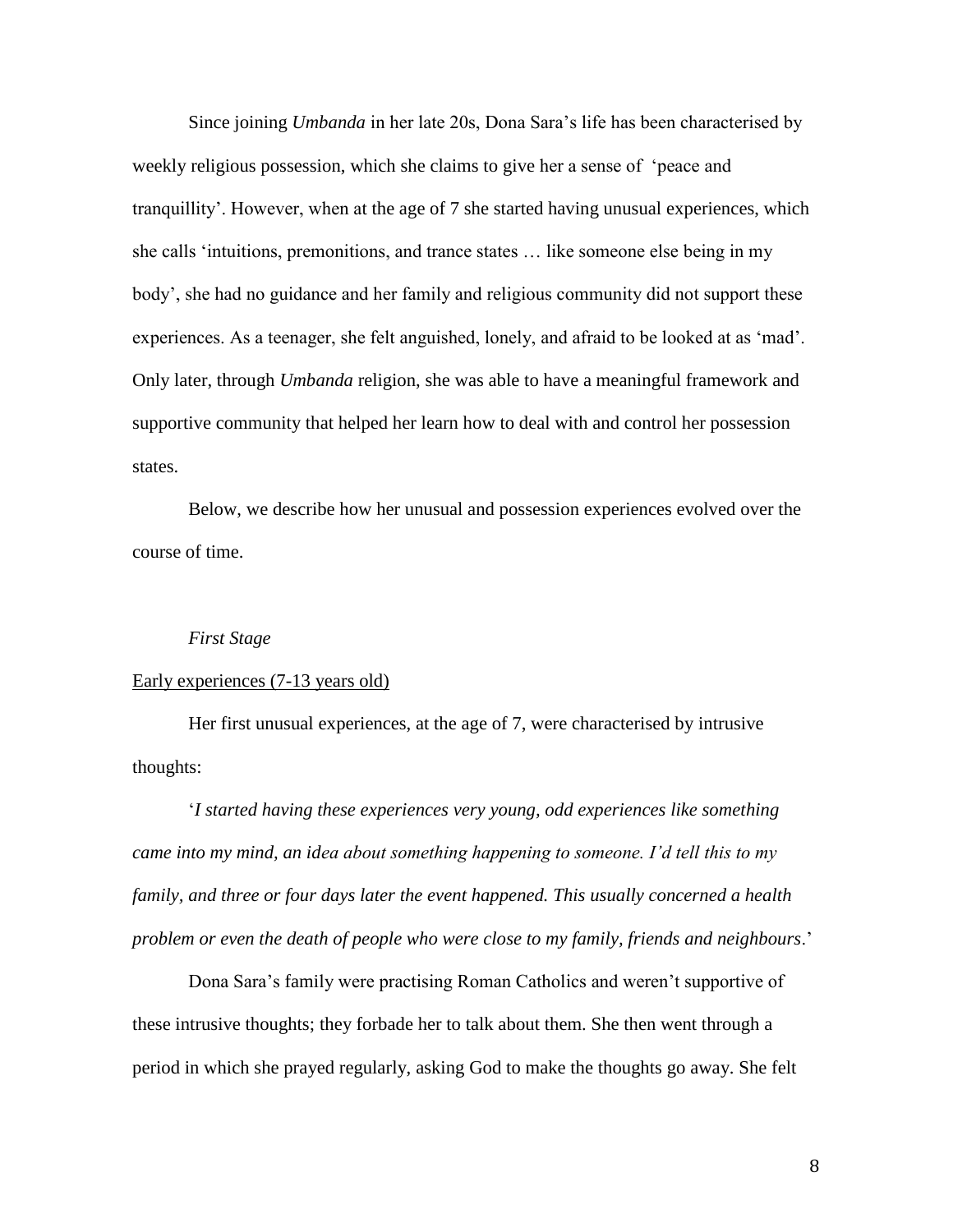guilty about these coming to life, as if she herself were the agent of the unfortunate events. However, despite her prayers and family's admonitions, the thoughts kept entering her mind involuntarily, and they were so powerful that she felt the need to talk about them.

At the age of 9, she went to a religious boarding school. Her family and herself hoped that, being surrounded by Catholic nuns, the intrusive thoughts would stop. But despite her good academic achievement, the thoughts continued and Dona Sara felt compelled to share them with colleagues and teachers. Before long, her parents were told that she had to leave the school, and recommended to her family that she were exorcised of the bad "spirits" that were causing her intrusive thoughts.

Upon returning home, two key events took place. The first was a premonition that concerned a next-door neighbour and close family friend. An intrusive thought, 'like a clear voice speaking', told Dona Sara that he would die soon, which eventually happened three days later; he was previously healthy and died of an unexpected heart attack. A number of people outside of the close family heard about this, which her led to a gathering of the extended family to discuss how to deal with her unusual thoughts, in order to avoid gossip and stigmatisation. Dona Sara, distressed about the family reunion, went into her room to be away from everyone. She put on a white dress and went to bed, staying there for hours in an unusual state of mind, feeling neither thirst nor hunger, within an atmosphere of peace and tranquillity as if she were not in this world. '*It was so pleasant and peaceful*' Dona Sara declared, '*that I didn't want to come out of it*'. According to her, this was her first possession experience. She could hear people around her but felt '*far away, absent in mind and spirit*' and sensing a presence within that partially took over her body. She felt this presence meant no harm but just wanted to '*be in me*'. After a number of failed attempts to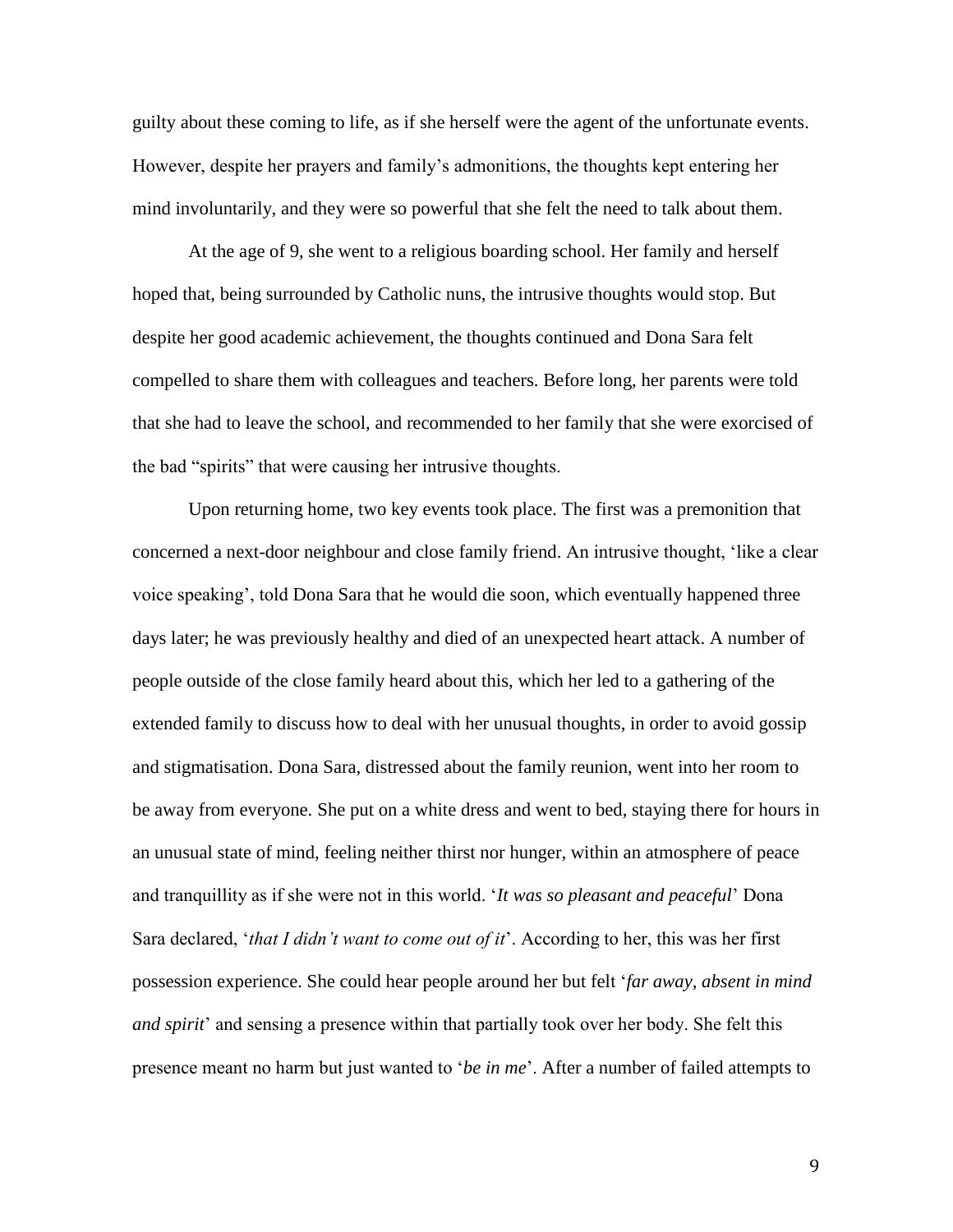bring Dona Sara out of her '*sleep*', her mother called a local healer who '*knew how to deal with spirits*' and, through prayers, managed to '*bring me back*'.

Dona Sara recalls another possession episode which happened when she was 13 and visited an Afro-Brazilian religious community of *Candomblé*. She was taken there by a family member with the purpose of healing her of the premonitions and possession states. The ritual had already started when they arrived; there were many people singing and dancing. The moment Dona Sara entered the religious space ('*terreiro*'), she immediately lost control and went into a possession state. When she returned to her everyday self, she felt scared and angry because of '*having no control over what was happening to me*'. However, she also describes what while possessed she felt '*something good, warm; it didn't feel bad at all*; *at the same time that I feared what was happening to me, I was fascinated by it*'.

#### Adolescence to early adulthood (13-26 years old)

From the age of 13 to 25, Dona Sara gradually developed a way of dealing with the premonitions and possession. She would keep to herself, not disclosing what she experienced with her family, and kept praying for the experiences to stop. She felt lonely and distressed. The intrusive thoughts, or '*messages*', started being preceded by marked physical symptoms, including body tremors and heart palpitations. When her body started '*acting*' like this, she knew a message was coming.

When Dona Sara turned 26, her unusual experiences intensified and she decided to seek help with the leader of an *Umbanda* group. She was then told that she had a spiritual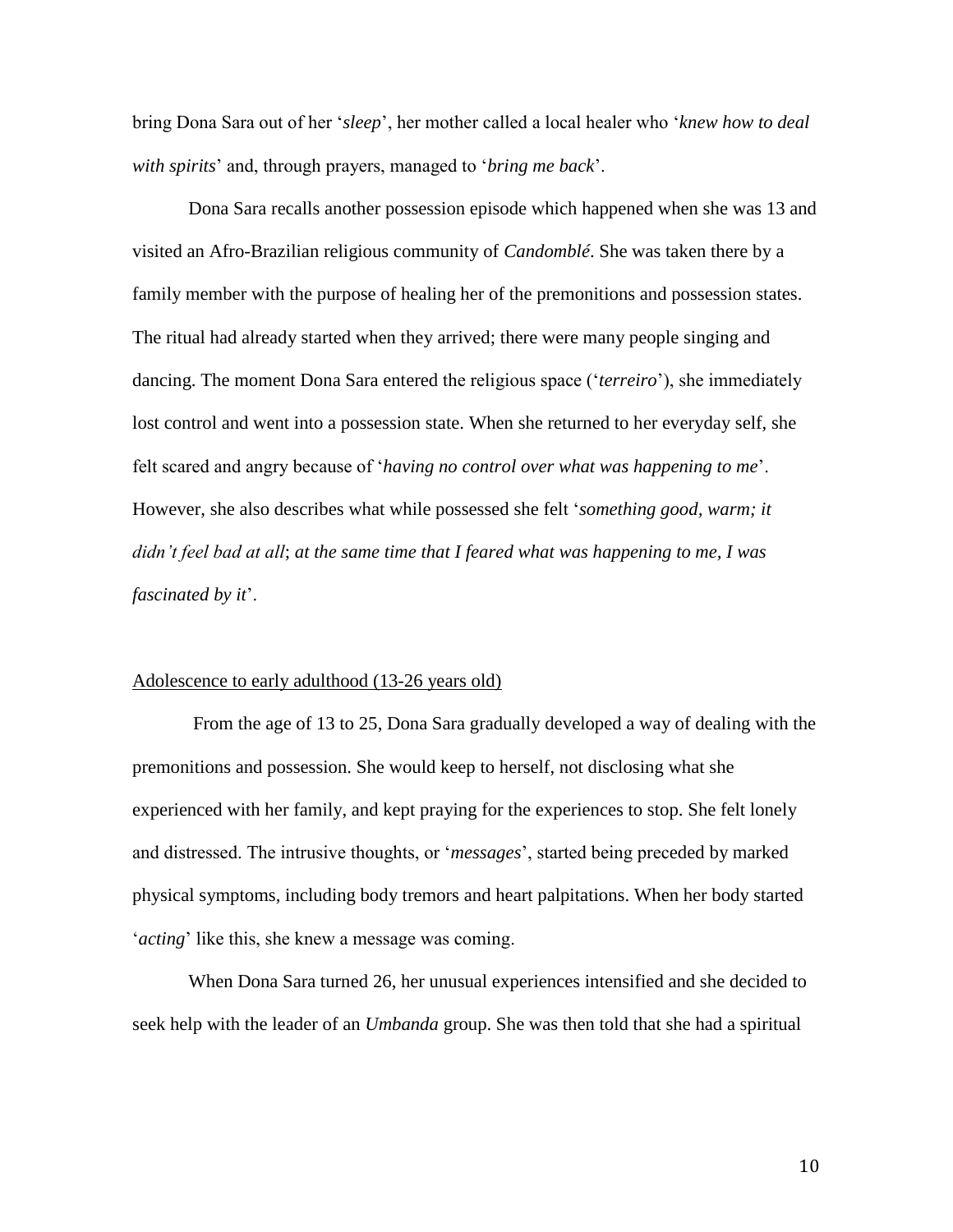gift and ought to develop it. '*Meeting this Umbanda leader*', Dona Sara said, '*was like being in the presence of a medical doctor who knows exactly what you're going through*'.

After this meeting, she started attending *Umbanda* rituals. On her first visit, as soon as she was taken into the centre of the ritual space, she '*felt a very strong tinnitus, a kind of bell, only solid, really strong*' and then lost consciousness. When coming to, she knew that a spirit had taken over her body; she felt '*very numb and distant*'. When we further inquired about this episode, she reported that, though not properly awake and unable to act, she had an awareness of being possessed.

*Second Stage*

#### Development of Religious Possession

## *a) The first 3 years (27 to 30 years old)*

During the first three years of regular *Umbanda* attendance, Dona Sara reports that her possession trance was '*gradual, like a smokescreen*'; she could see people around her and listen to them, though it all felt distant. Although she had no control over some parts of her body, usually the legs, she did not lose her sense of self involuntarily anymore. She was still afraid of the spirits that possessed her and of having her body '*taken over*' but, generally, after the ritual she felt relaxed and at peace, '*like coming back from a deep sleep*'. She was also pleasantly surprised by the positive comments of the people who had been healed by her.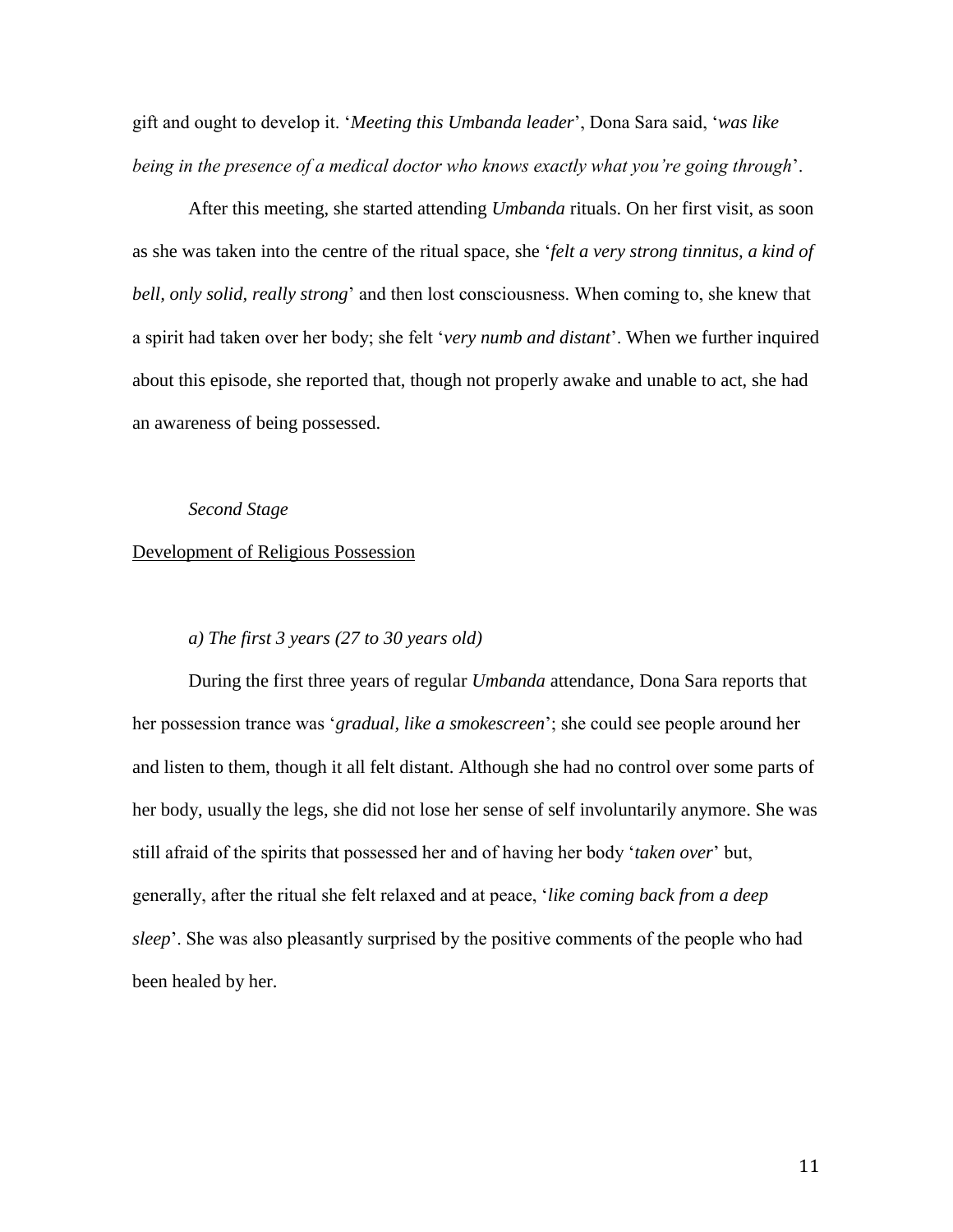*b) The present* (30 to 55 years old)

After turning 30, Dona Sara reports that when possessed she loses consciousness, stops '*seeing, hearing or feeling anything; like being under general anaesthesia*'. On various occasions, the first author witnessed Dona Sara leading *Umbanda* rituals, where she was in a possessed state for up to four hours. After a short lecture, usually on a moral topic (e.g. happiness, faith, love), she leads the group on prayers and directs the music and dance to start. As soon as the dance begins, some individuals show physical tremors or laugh loudly and, then, turn to the whole group to greet them: '*I'm here!', 'Good evening!' or 'I've come to heal and work with you*'. Dona Sara, after overseeing the possession of these individuals, goes into a trance: her breathing gets heavy, her body shakes and swings back and forth, all this with eyes closed; she then opens her eyes and remains very still. While this happens, people gather around her, some kneeling, others clapping.

When we asked about her mental state immediately before going into a trance, she said that she prays and focuses on '*God and the spirits*'. She added that one instant '*I am with the group and then it all disappears and I come back hours later'.* Dona Sara acts differently, depending on the type of spirit that possesses her. When it's a child, she sucks her thumb, lies on the floor in a playful way and giggles recurrently; when it's a cow herding man (*boiadeiro*), she scratches her chin as if she had a beard; if she's possessed by an old woman, Dona Sara contracts her facial muscles, bends forward and asks for a walking stick. During the possession, she speaks individually to members of the group, giving moral advice on how to conduct their lives or deal with particular problems. The possession state ends with another tremor of the body. Dona Sara then greets everyone and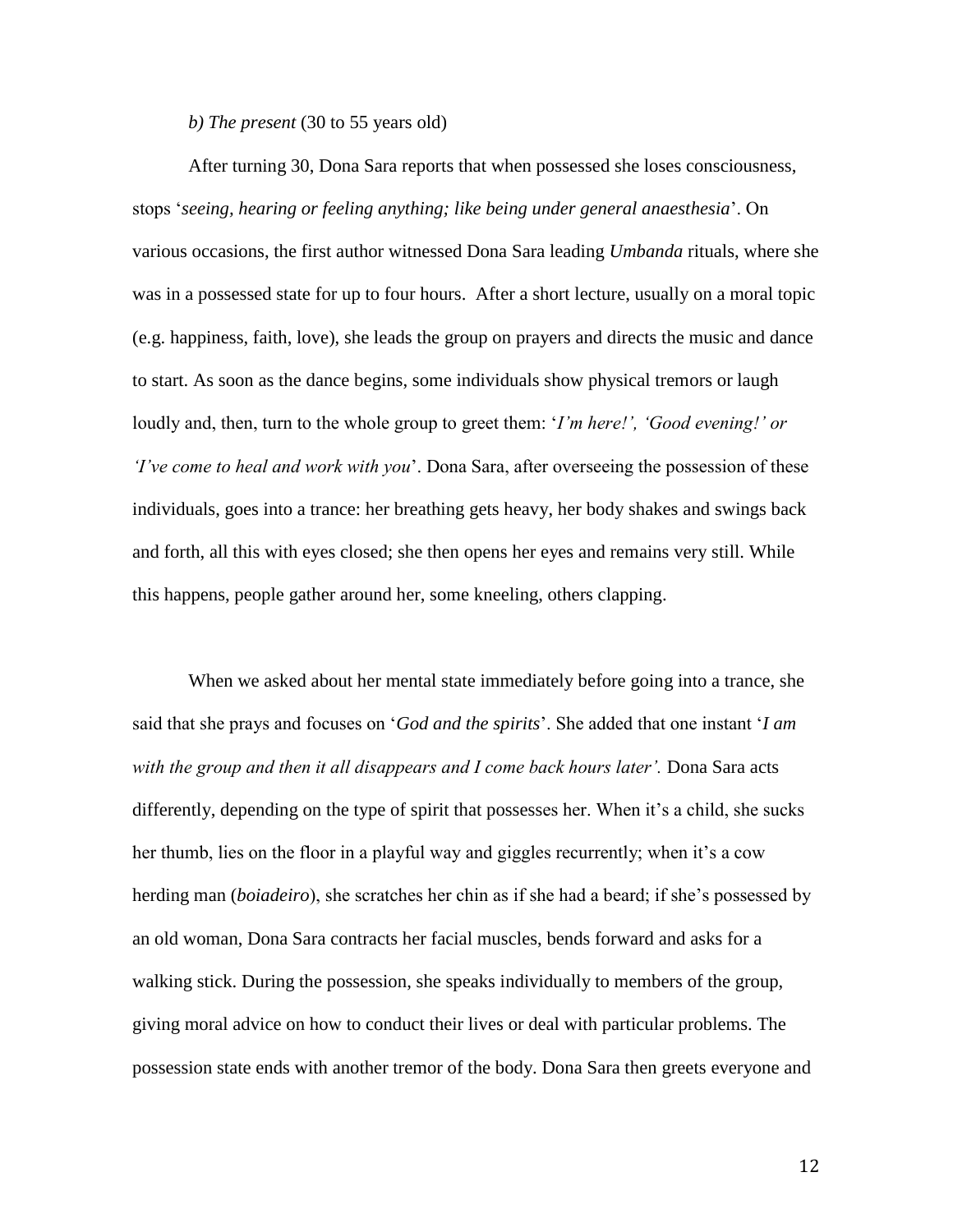asks the group to tell her what the spirits said. When asked about how she feels at the end of the possession state, she said:

*'I feel like coming back from a long sleep, but with the difference that I am fully rested and extremely light, not hungry or thirsty. There's also an indescribable sense of peace and wholeness, and I want to hold on to this feeling and keep to myself*'.

How does Dona Sara differentiate between herself and the spirits that possess her? She said that '*I am not the spirits; I couldn't bear to be some many selves. They are in a different space, they respect me, they're sacred. I like myself for what I am: a mother, a good cook, a spiritual adviser; but I am not a spirit, I'm human*'.

#### **Analysis based on DSM-5 criteria for DID**

Dona Sara's experiences of possession fall into two distinct stages. The first one, covering her childhood and early adulthood, is characterised by intrusive thoughts and possession states that were associated with a heightened state of anxiety, loneliness, family conflict, social stigma, and lack of control over the possession experiences. However, at the same time, Dona Sara often described the experience of possession as 'pleasant', 'good' or 'peaceful'. Although this sense of subjective well-being is somewhat atypical of DID possession cases, in Dona Sara it co-occurs with intense distress (as described in criteria C), such as her lack of personal control over thought intrusions and alterations of sense of self, aggravated by the social disapproval from family, community and peers.

In the second period, which begins at the age of 27 and coincides with Dona Sara taking part in regular *Umbanda* rituals, she is in control of the onset of the possession experiences, has a functional social-religious network, and there is a sense of fulfilment,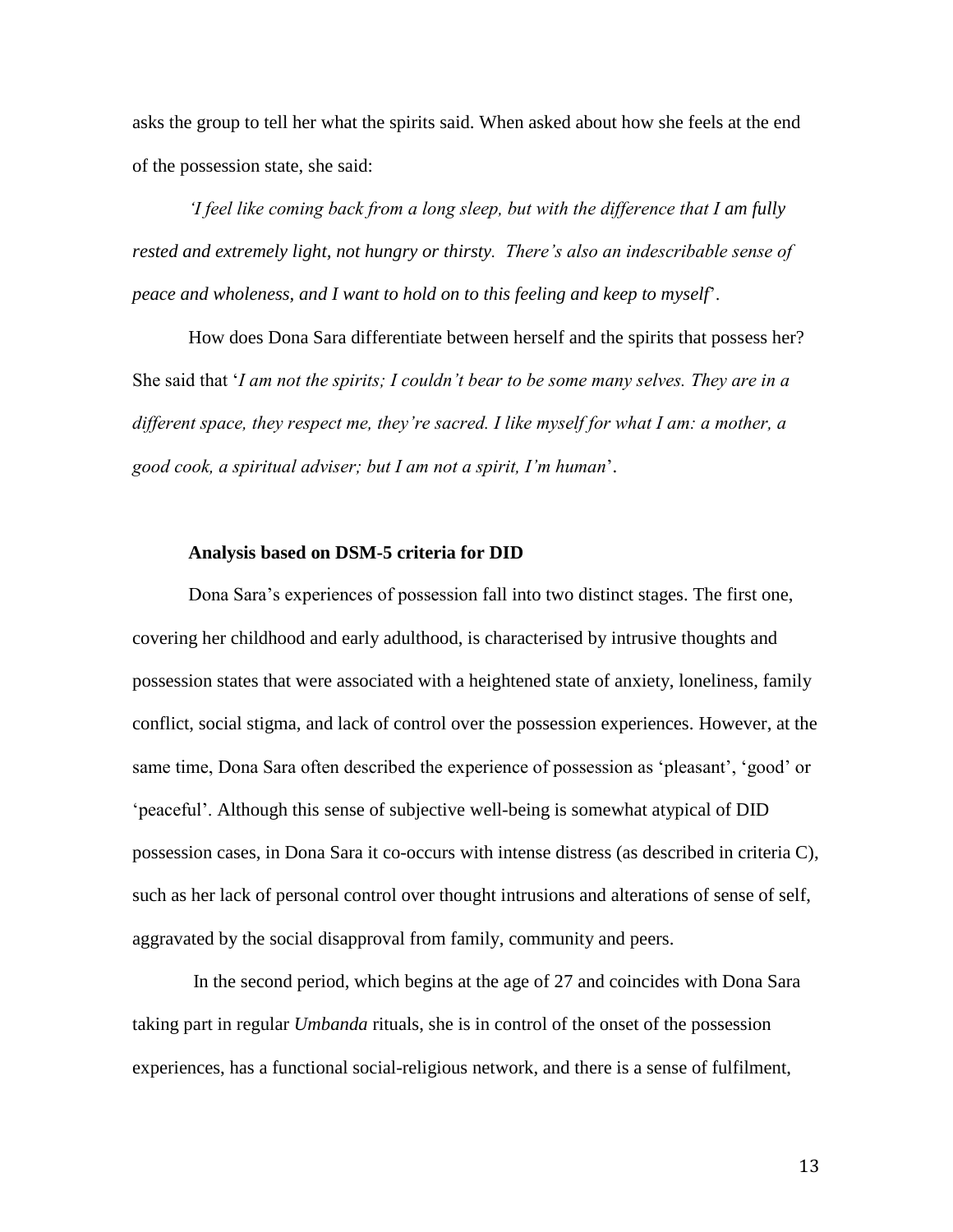even enjoyment, about her possession experiences. Further, she eventually emerged as a religious leader, whose moral and spiritual advice is sought out.

In table 1, right-hand column, we examine how much the two distinct stages of Dona Sara's possession experiences fulfil DSM-5 criteria for DID. In the first stage, Dona Sara meets all five criteria. Regarding criteria A, Dona Sara regularly experienced a range of intrusive thoughts and affective states different from her everyday self which culminate in possession by an unknown source (she describes a loss of consciousness and memory but does not attribute it to a particular 'entity'). In relation to criteria C, as well as social intolerance and prejudice, her distress is caused by: recurrent, inexplicable intrusions into conscious functioning (e.g. intrusive thoughts and emotions); alterations of sense of self (e.g. feeling like one's body or actions are not one's own), odd changes of perception (e.g. feeling detached from one's body), and uncontrollability of these unusual experiences.

In the second stage of her life, though, she only meets criteria  $(A)$ ,  $(C)$  and  $(E)$ ; she regularly experiences possession within an *Umbanda* religious community, but can control the emergence of this phenomenon and looks forward to it, although she is not conscious of what happens; further, she has found within this religion a supporting community and an existential framework for her unusual experiences.

If she had she been seen by a clinician during the first stage of her experiences, it is very likely she would have been diagnosed with DID. But would this be an accurate diagnosis? There are two ways in which we can interpret the evolution of Dona Sara's possession experiences. First, we may argue that for the first part of her life she suffered from DID, but this disorder eventually subsided when she entered a religious group, which provided her with social support, a spiritual framework to interpret her experiences and the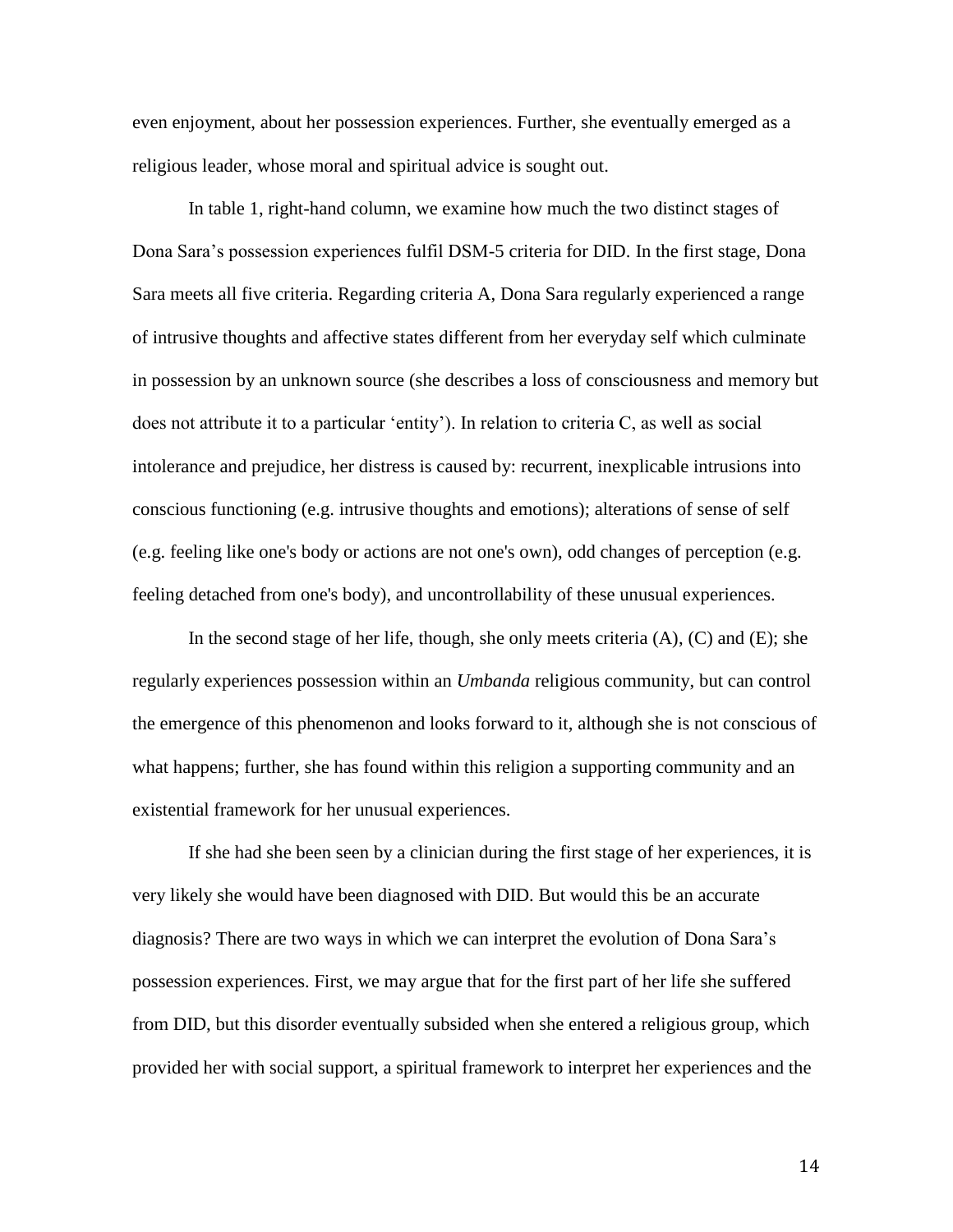necessary training to control and develop them. If we consider the positive attachment to the group as mirroring that of an individual therapist, this would help explaining the remission of her DID symptoms (Baars et al, 2011). On the other hand, Dona Sara's consistent characterization of possession states as positive — pleasant, good, peaceful despite the suffering derived from its social unacceptability and ensuing loneliness, as well as her later development as a leader in a possession-based religion, all these suggest that a diagnosis of DID in her earlier life would be clinically inappropriate.

The latter argument seems more robust for various reasons. It fits in better with our growing understanding of dispositions towards unusual experiences, and how these can be understood as the expression of personality traits, such as schizotypy, which only in its extreme are associated with mental illness (Claridge, 1997). From an early age, Dona Sara showed a disposition towards unusual experiences; if, during her childhood and adolescence, she had found a supportive community and the cognitive framework to make sense of these experiences, it's quite likely she would not have felt threatened or distressed. This is what eventually happened when she entered an *Umbanda* group, where she flourished not in spite of but *because* of her natural susceptibility towards experiencing possession states. A diagnosis of DID in her early life would, thus, reflect a neglect of the social roots of Dona Sara's suffering and would only add to her social stigmatisation.

#### **Discussion**

Although we appreciate there has been an attempt with DSM-5 to establish a more sophisticated and culturally sensitive diagnosis of DID, we propose that it is in need of further refinement as a tool to help clinicians differentiate non-pathological possession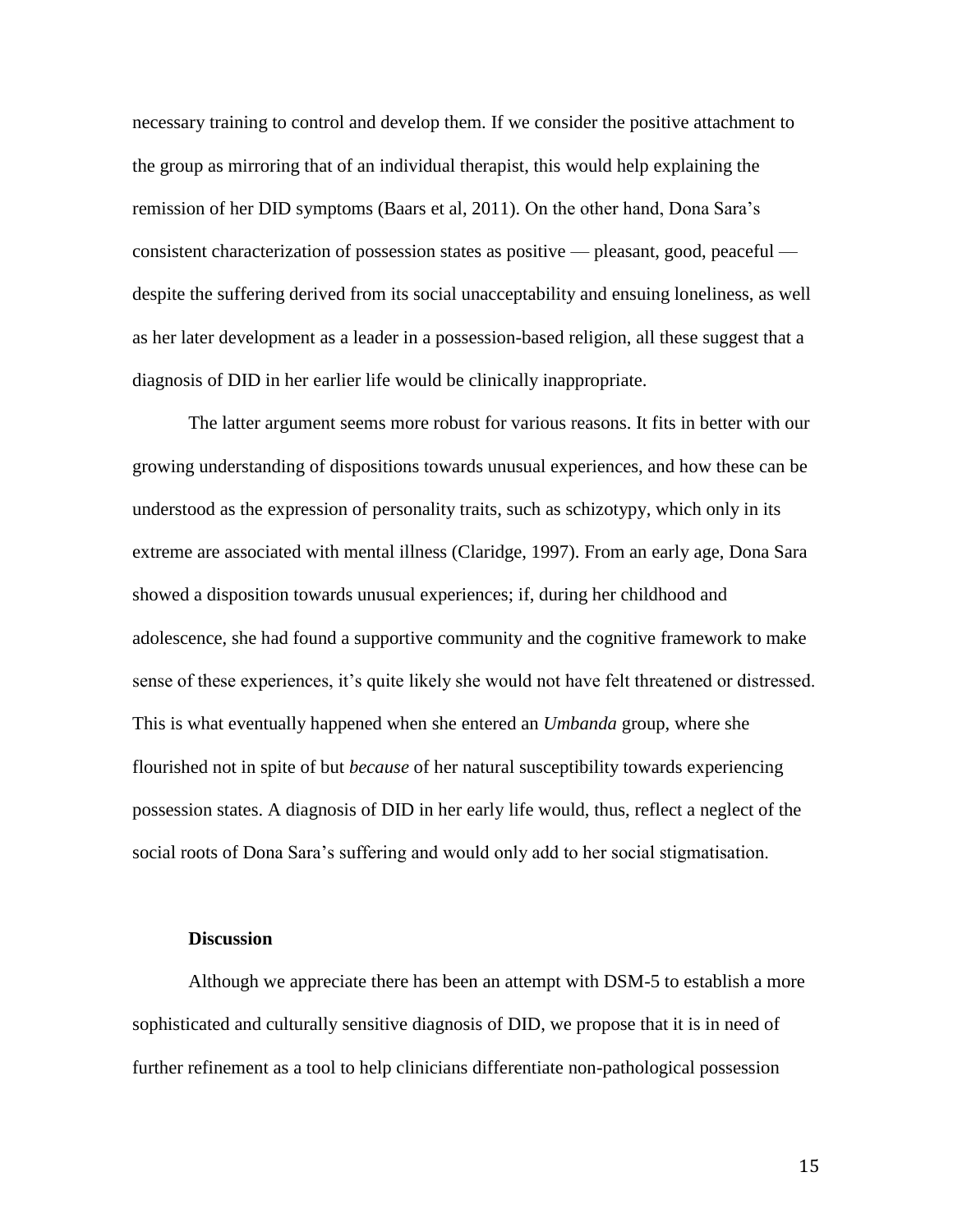from clinical disorder. One could argue that Dona Sara did actually have a mental disorder which had a good prognosis and was eventually healed when she came in contact with a supportive group. Contrary to this perspective, we suggest that Dona Sara never had DID, but displayed dissociative and spiritual experiences that were not well integrated in the first part of her life because she lacked social acceptance and a cultural framework to make these experiences meaningful and controllable. This case study suggests that if there had been a diagnosis of DID in the first part of her life, this diagnosis would have relied *too* heavily on the social conflict and cultural unacceptability of her experiences.

Based on our analysis of this case, we suggest that future revisions of the DSM should include two considerations. First, it needs to address the ambiguity of feelings (cooccurrence of positive and negative affect) surrounding possession experiences; second, it should acknowledge the widespread report of unusual or anomalous experiences in general populations where they may not be part of accepted cultural practices and move beyond a dualistic account of possession experiences as either religious or pathological.

Let's consider first the ambiguity of affect towards the experience of possession. Negative affect is a key characteristic of most clinical disorders. However, with possession, and unusual experiences more generally, there often is an ambiguity of feelings about what one is experiencing (Rabelo, 2008; Martins, 2011). In our case study, although there was distress surrounding the social acceptance and her own lack of understanding and control over of these unusual experiences, they were also characterised as 'pleasant and peaceful' and made her feel 'good and warm'. We should note that, in relation to this ambiguity of affect, Dona Sara's case is far from unique. Many religious leaders describe intensely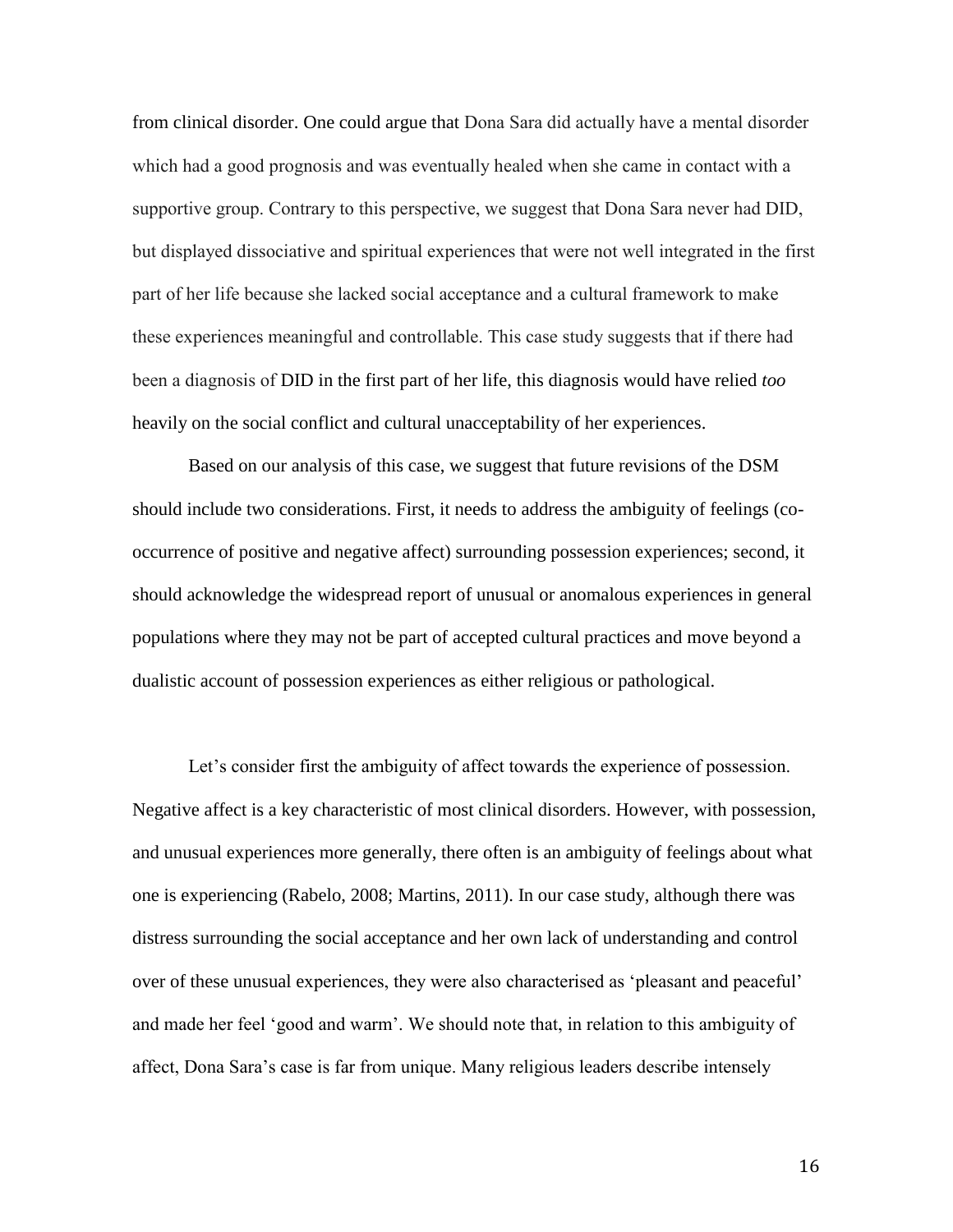stressful experiences, sometimes associated with social disapproval or even persecution, leading to their conversion experiences, which fill them with a heightened sense of meaning and purpose in life (James, 1902/1929). It is also not uncommon for individuals affected by possession experiences to report psychosocial stress (Alminhana et al., 2013; Bayer & Shunaigat, 2002; Menezes et al., 2012) and to seek assistance from religious groups or healers (Roder & Opalic, 1987). Further research is needed to understand the extent to which the development of healthy religious possession, and of religious leadership in particular, may be associated with previous social disapproval and distress.

By failing to mention the possibility of negative and positive affect co-occurring in healthy possession experiences, we are giving more weight to its negative, social-based symptoms, while neglecting its positive individual aspects. This may not only lead to a type 1 error of DID (a false positive) but is also preventing a more sophisticated understanding of possession experiences. DSM-5 does not differentiate between internal versus external sources of distress/dysfunction for DID; future revisions could specify that clinicians should be aware of this disparity or ambiguity.

Towards the end of our set of interviews with Dona Sara, she told us that one of her greatest fears, as a teenager, was the idea of being taken to a doctor and diagnosed with a mental disorder. If that had happened, she said, '*I would never have found my spiritual home or become who I am*'. She is possibly right. If, on the other hand, DSM-5 were to include in its descriptive notes on possession experience the possibility of ambiguous affect — a sense of well being co-occurring with social distress and fear of lacking control and understanding — clinicians would be less likely to fall for a type 1 error of diagnosis.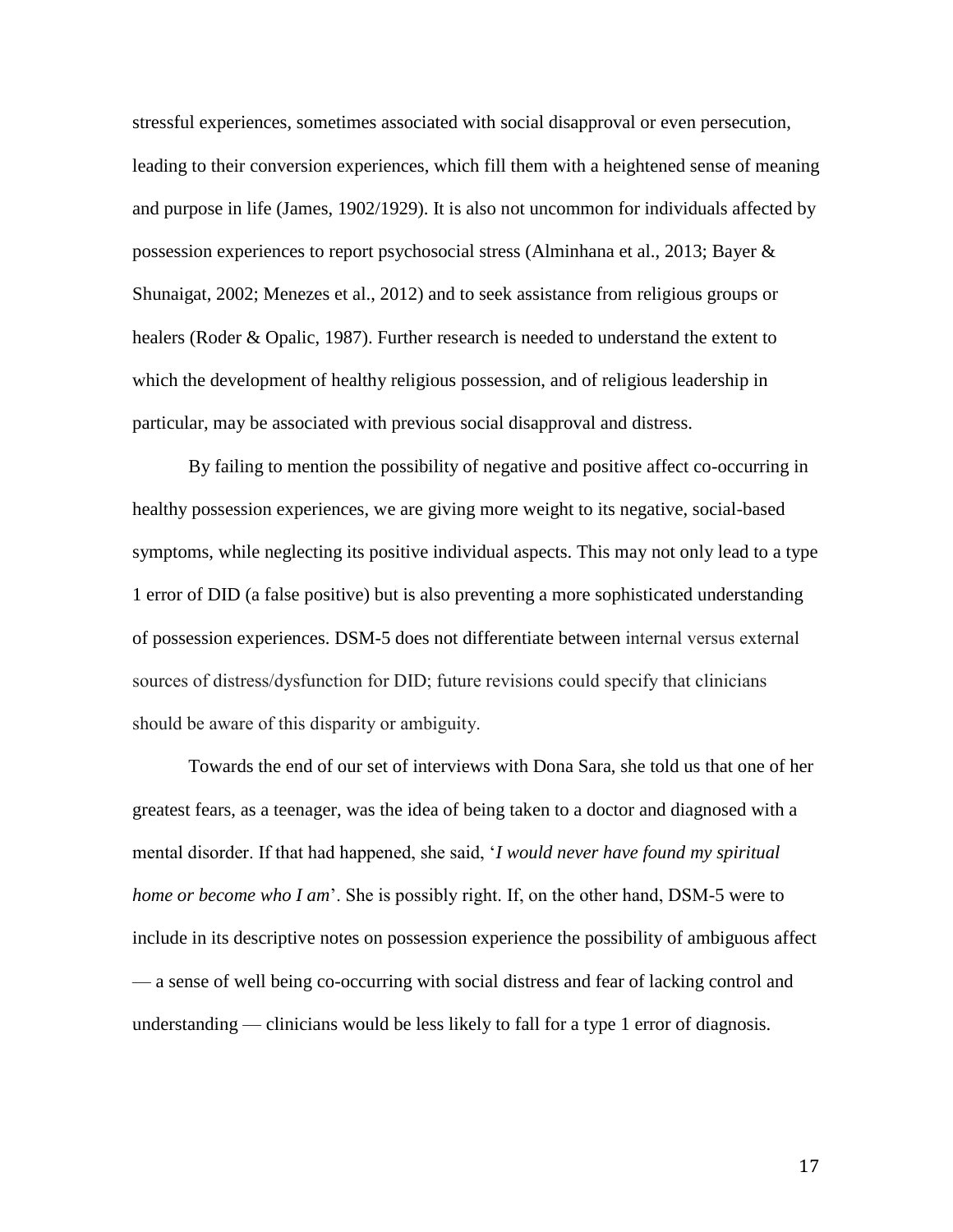It is also sensible to acknowledge that some religious communities may have the cognitive and behavioural resources to make possession-prone individuals feel balanced and thrive. It is not our role as clinicians and researchers to agree or disagree with particular belief systems, but there is wide evidence that religious practice is associated with better mental health outcomes (Bonelli & Koenig, 2013; Moreira-Almeida, Koenig, & Lucchetti, 2014) and possession-based religions, though seldom studied in this clinical context, may have a similar positive effect on its members (Moreira-Almeida et al., 2007). There clearly is a need for further research in this area. One interesting hypothesis to test is that dissociative experiences will not be detrimental for an individual who is embedded within a cognitive framework or belief system and/or a social network that accepts these experiences as positive and meaningful; however, these experiences will cause distress and impairment if the individual does not have a supportive social network or cognitive framework.

We now turn to the second point about culture and possession. Implicit in DSM-5 criteria (particularly criterion D) is a dualistic account of possession experiences as either supported by one's culture/religion or not. If the surrounding culture supports it, it is a healthy experience; if it doesn't, however, it's more likely to be pathological. As our case study reveals, there is no such black and white distinction. Although possession is part of the repertoire of Brazilian religious practices, it is not approved by the dominant Roman Catholic culture. But this is not an idiosyncratic case: anomalous experiences, including possession, are pan-cultural phenomena reported in general populations. In Canada, for example, where possession and trance experiences are not 'broadly accepted' cultural or religious practices, 32% of individuals from a large sample report having experienced it at least once, and 19% between ten and fifty times in their lives (Ross, 2011). Other research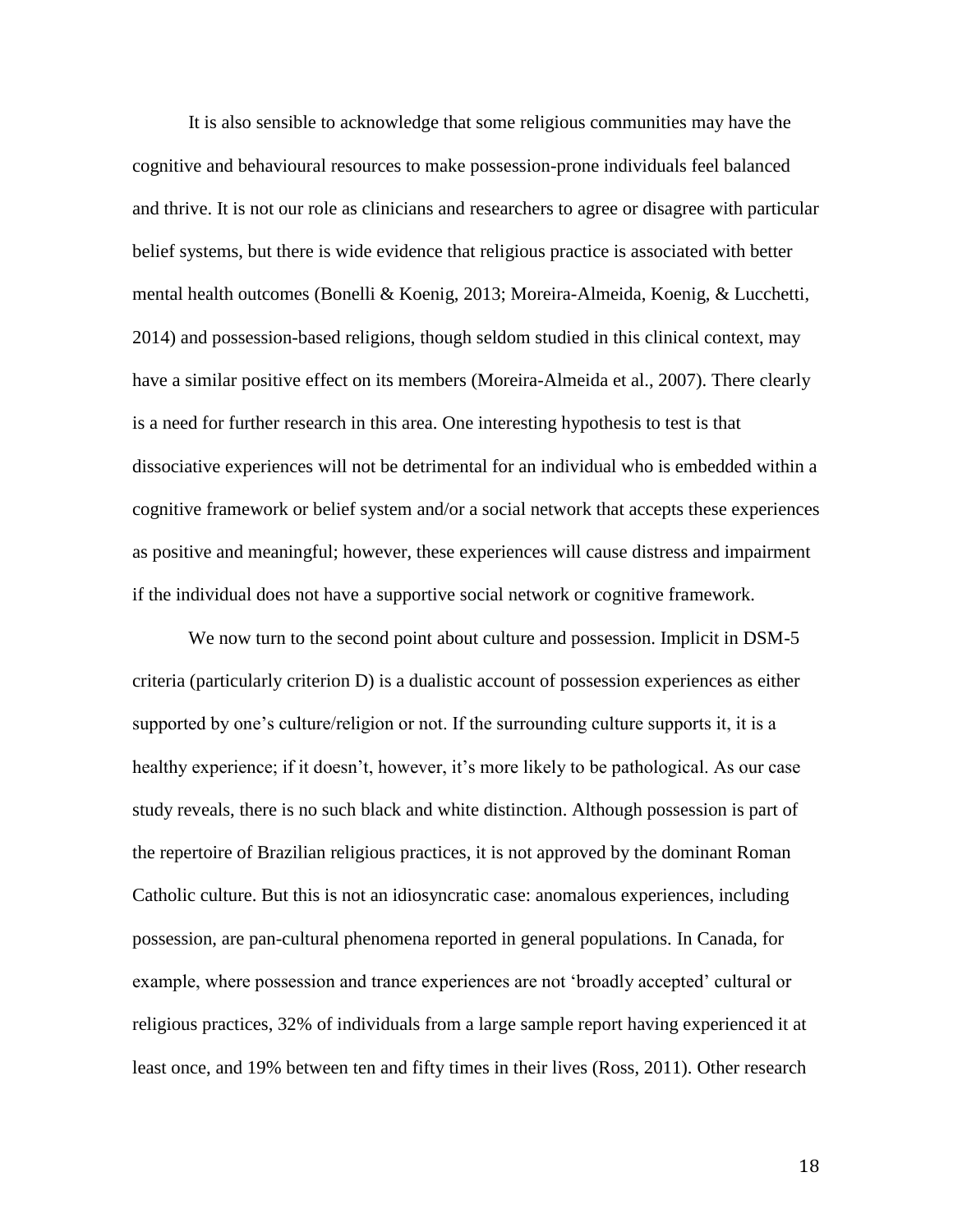from general and clinical (with DID) populations, conducted in the USA and Turkey, suggest that possession is not a culture-bound phenomenon (Ross & Ness, 2010; Ross, Schroeder, & Ness, 2013; Sar, Alioğlu, & Akyüz, 2014). Thus, cases such as Dona Sara's are likely to occur elsewhere. Future revisions of DSM-5 need to include a more sophisticated framework, which portrays these experiences as universal rather than culture or religious bound. This would be substantiated by what we know on variations of these experiences, not only at the cultural level but that of individual differences, including gender and personality traits.

In sum, with its successive editions, DSM has refined its criteria of diagnosing pathological possession. It has, for example, paid greater attention to cultural variations in possession and to its common occurrence in religious contexts; it also has a broad understanding of the agent of possession (e.g. as a ghost, deity or demon). However, we suggest that it still needs to go further  $-$  by acknowledging the ambiguity of affect in possession cases (including the potential social stigma driving the suffering), and by providing a more sophisticated account of how culture and other variables shape possession experiences.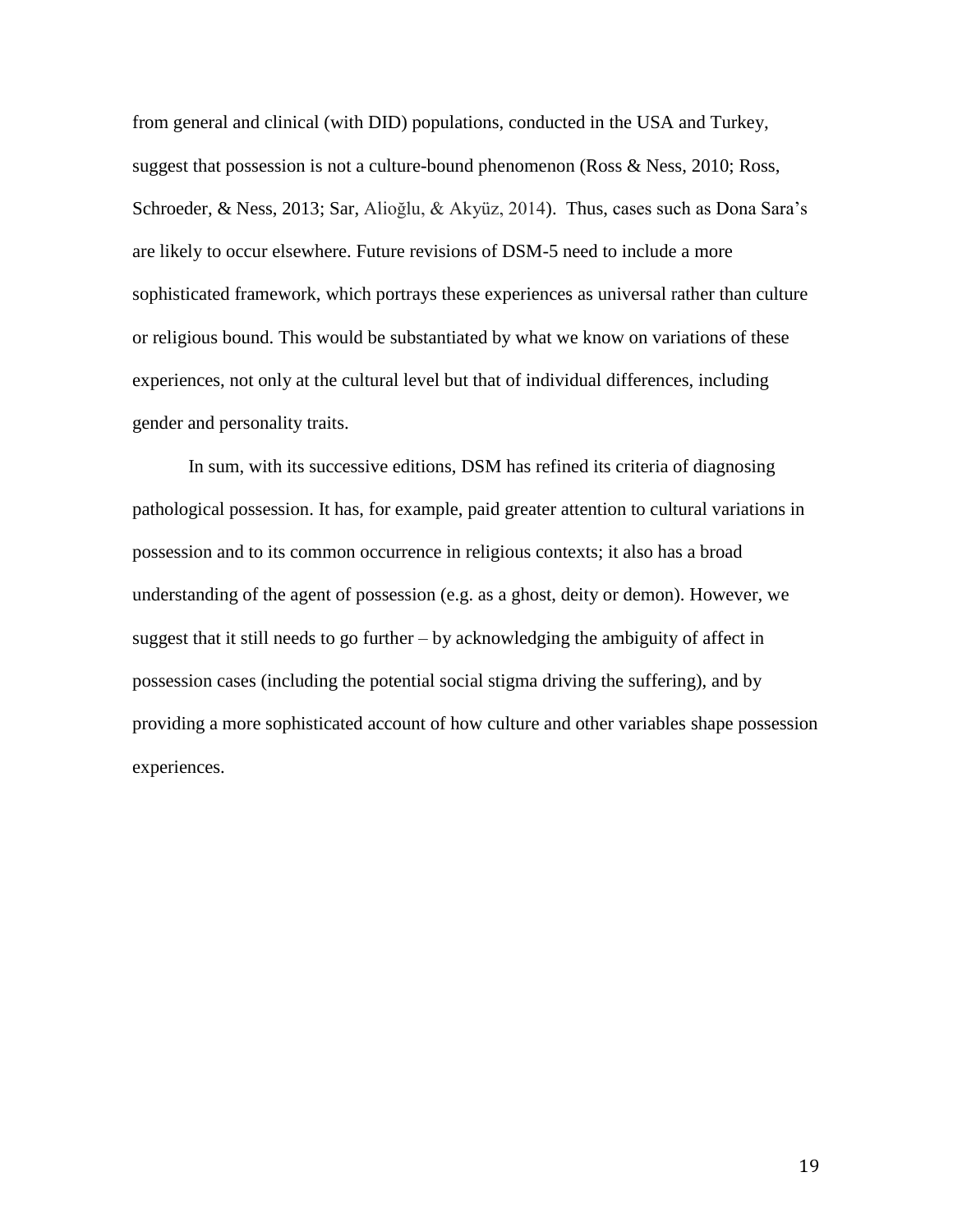#### **References**

- Almeida, A, M. (2004). Fenomenologia das experiências mediúnicas, perfil e psicopatologia dos médiuns espíritas. Unpublished PhD thesis, Faculty of Medicine, Universidade de São Paulo.
- Almeida, A, Oda, A. & Dalgalarrondo, P. (2007). Brazilian psychiatrists' approaches on trance and possession phenomena*. Revista de Psiquiatria clinica*, 34, 34-41.
- Alminhana, L. O., Menezes Jr., A., & Moreira-Almeida, A. (2013). Personalidade, religiosidade e qualidade de vida em indivíduos que apresentam experiências anômalas em grupos religiosos. *Jornal Brasileiro de Psiquiatria, 62*(4), 268-274.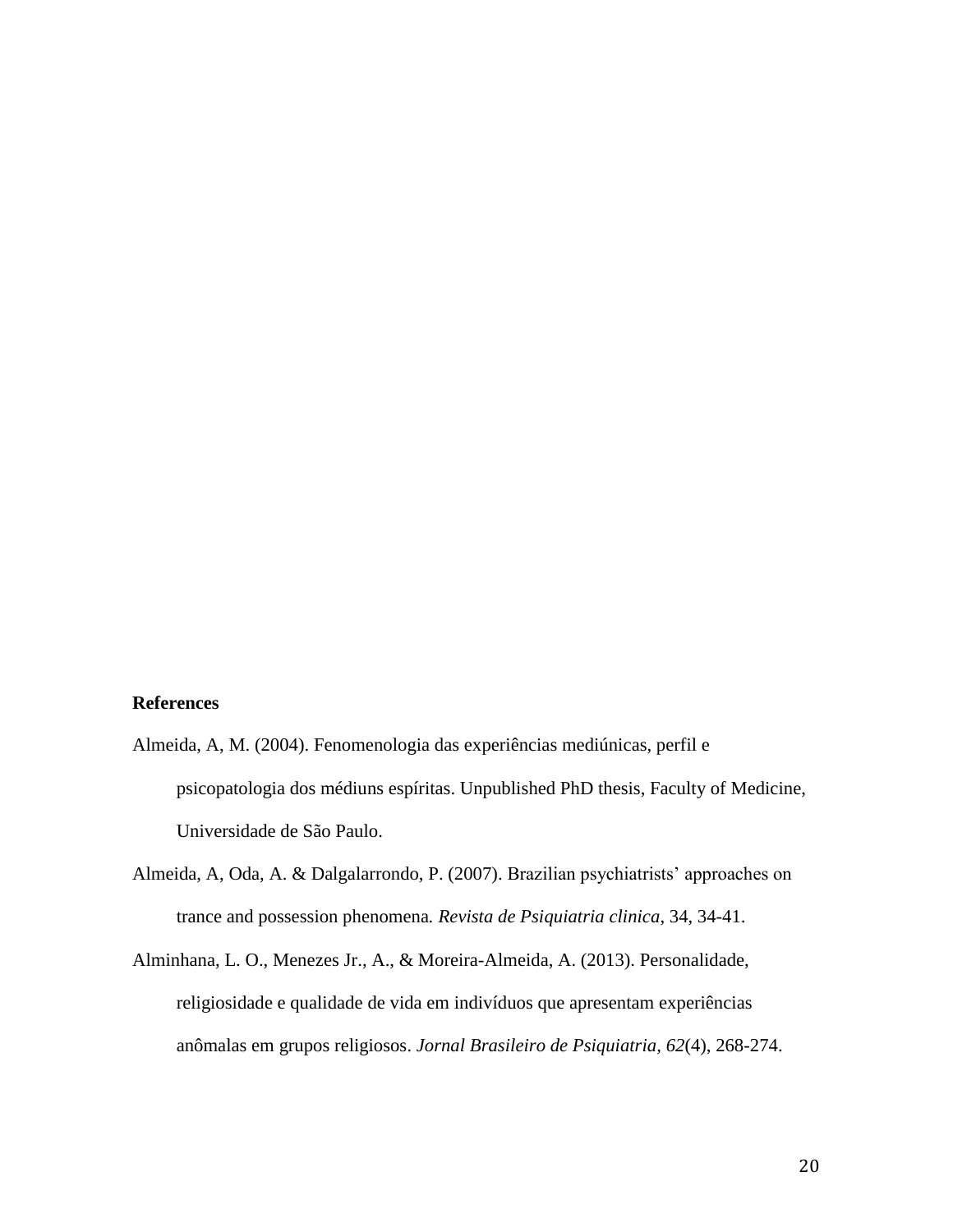- Baars, E.W., van der Hart, O., Nijenhuis, E.R., Chu, J.A., Glas, G., & Draijer N. (2011). Predicting stabilizing treatment outcomes for complex post-traumatic stress disorder and dissociative identity disorder: an expertise-based prognostic model. *Journal of Trauma and Dissociation*, *12*(1), 67-87.
- Bayer, R. S., & Shunaigat, W. M. (2002). Sociodemographic and clinical characteristics of possessive disorder in Jordan. *Neurosciences*, *7*(1), 46–49.
- Bastide, R. (1995). *Les religions africaines au Brésil*. Paris: Presses Universitaires de France.
- Bonelli, R.M., Koenig, H.G. (2013). Mental disorders, religion and spirituality 1990 to 2010: a systematic evidence-based review (2013). *Journal of Religion and Health*, *52*(2), 657-73.
- Bourguignon, E*.*(1973). *Religion, altered states of consciousness and social change*. Columbus: Ohio State University Press.
- British Psychological Society (2011). *The BPS response to the American Psychiatric Association: DSM-5 development*. Retrieved from http://apps.bps.org.uk/ publicationfiles/consultation-responses/DSM-5%202011%20- %20BPS%20response.pdf
- Claridge, G. (Ed.) (1997). *Schizotypy: Implications for Illness and Health*. Oxford University Press.
- Cohen. E. (2007). *The mind possessed: The cognition of spirit possession in an Afro-Brazilian religious tradition*. New York: Oxford University Press.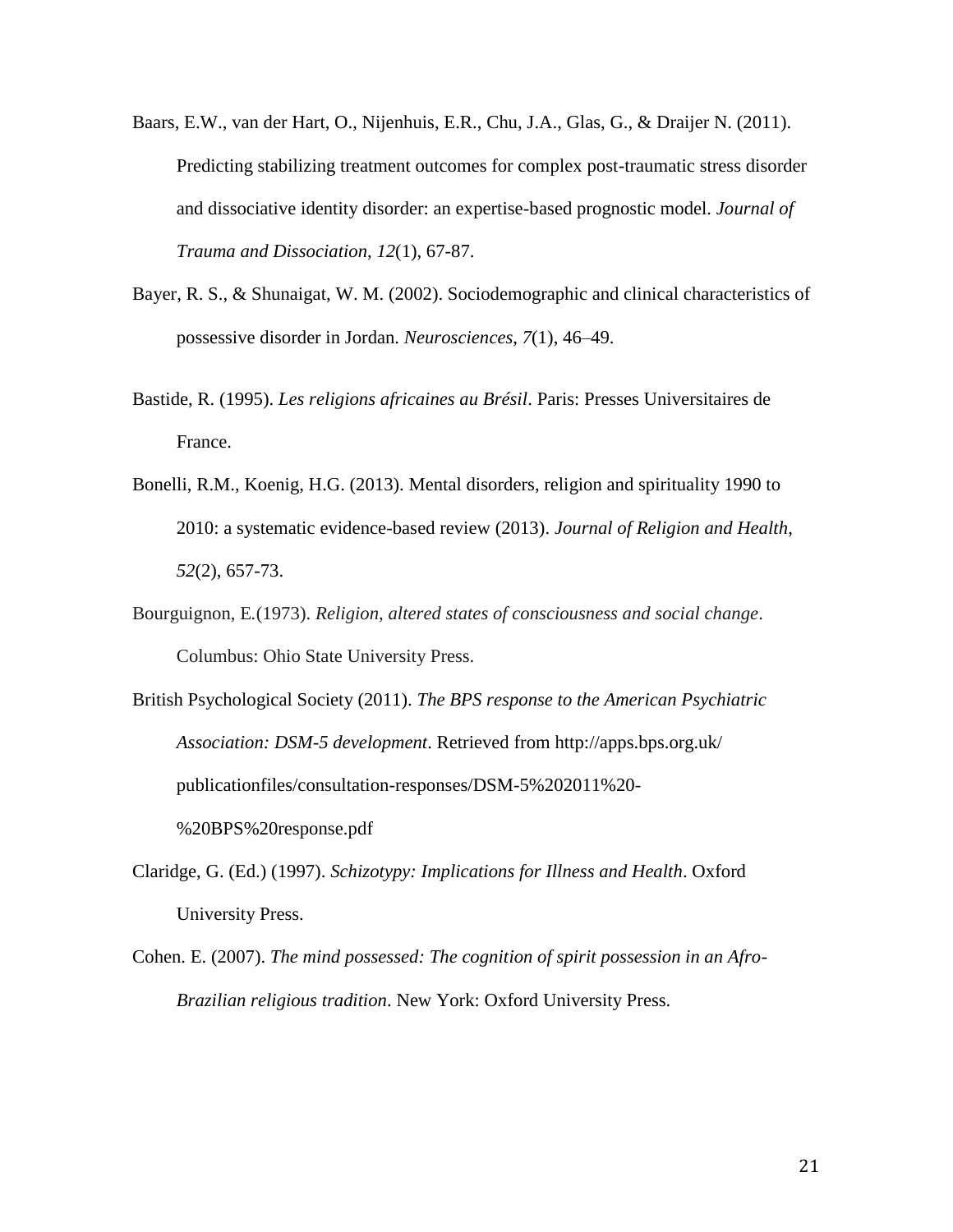- American Psychiatric Association. (2013). *Diagnostic and Statistical Manual of Mental Health Disorders DSM-5* (5th Ed.). Washington D.C. & London: American Psychiatric Publishing.
- Ethnic Health Initiative (2015). Spirit Possession and Mental Health Conference, London, 9th March. Retrieved from http://www.bmehealth.org/
- Farias, M., Underwood, R., & Claridge, G. (2012) Unusual but sound minds: Mental health indicators in spiritual individual. *British Journal of Psychology*, 104(3), 364-381.
- Harding, R.E. (2005). Afro-Brazilian Religions. In: *Encyclopedia of Religion, second edition,* Vol. 1, edited by L. Jones (pp. 119-125). Farmington Hills: Thomson Gale.
- IBGE, Brazilian Institute of Geography and Statistics (2010). Retrieved from
- http://www.ibge.gov.br/home/presidencia/noticias/imprensa/ppts/000000093525061220122 55229285110.pdf
- James, W. (1902/1929). *The Varieties of Religious Experience. A Study in Human Nature.* New York: The Modern Library.
- Koenig, H., King, D., & Carson, B. (2012). *Handbook of religion and health*. New York: Oxford University Press.
- Landes, R. (2002). *A Cidade das Mulheres*. Rio de Janeiro: Universidade Federal do Rio de Janeiro.
- Lucchetti, G. & Lucchetti, A. (2014). Spirituality, religion, and health: Over the last 15 years of field research (1999-2013). *International Journal of Psychiatry in Medicine*  48(3), 199-215.
- Martínez-Taboas, A. (1999). A clinical case study: A case of spirit possession and glossolalia. *Culture, medicine and psychiatry, 23*, 333–348.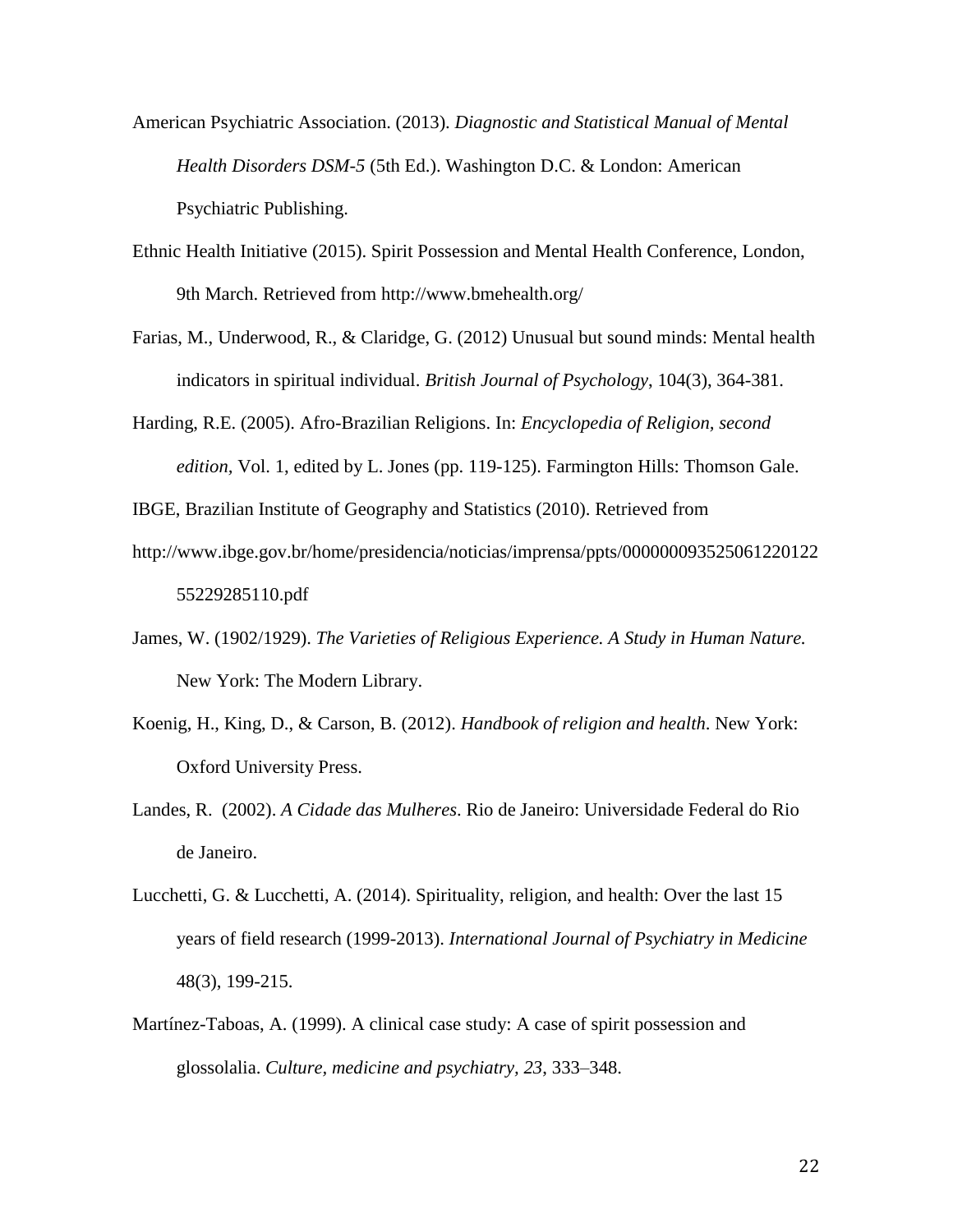- Martins, J. R. (2011). Encantaria na umbanda. MA thesis, Faculty of Philosophy, Sciences and Letters de Ribeirão Preto, Universidade de São Paulo, Ribeirão Preto.
- Menezes Jr, A. (2012). Estudo prospectivo sobre o diagnóstico diferencial entre experiências mediúnicas e transtornos mentais de conteúdo religioso. PhD in Health, Faculty of Medicine, Universidade Federal de Juiz de Fora, Brazil.
- Menezes jr, A., Alminhana, L., & Moreira-Almeida, A. (2012). Sociodemographic and anomalous experiences profile in subjects with psychotic and dissociative experiences in religious groups*. Revista de Psiquiatria Clínica*, *39*, 203-207.
- Moreira-Almeida, A. & Cardena, E. (2011). Differential diagnosis between nonpathological psychotic and spiritual experiences and mental disorders: A contribution from Latin American studies to the ICD-11. *Revista Brasileira de Psiquiatria*, *33*,  $21 - 36.$
- Moreira-Almeida, A., Almeida, A.A., & Lotufo Neto, F. (2005). History of 'Spiritist madness' in Brazil*. History of Psychiatry*, *16*(1), 5–25.
- Moreira-Almeida, A. & Koss-Chioino, J.D. (2009). Recognition and treatment of psychotic symptoms: Spiritists compared to mental health professionals in Puerto Rico and Brazil. *Psychiatry*, *72*(3), 268-83.
- Moreira-Almeida, A., Koenig, H.G., & Lucchetti, G. (2014). Clinical implications of spirituality to mental health: review of evidence and practical guidelines. *Revista Brasileira de Psiquiatria*, *36*(2), 176-82.
- Moreira-Almeida, A., Lotufo Neto, F., & Greyson, B. (2007). Dissociative and psychotic experiences in Brazilian spiritist mediums. *Psychotherapy an Psychosomatics*, *76*(1), 57–58.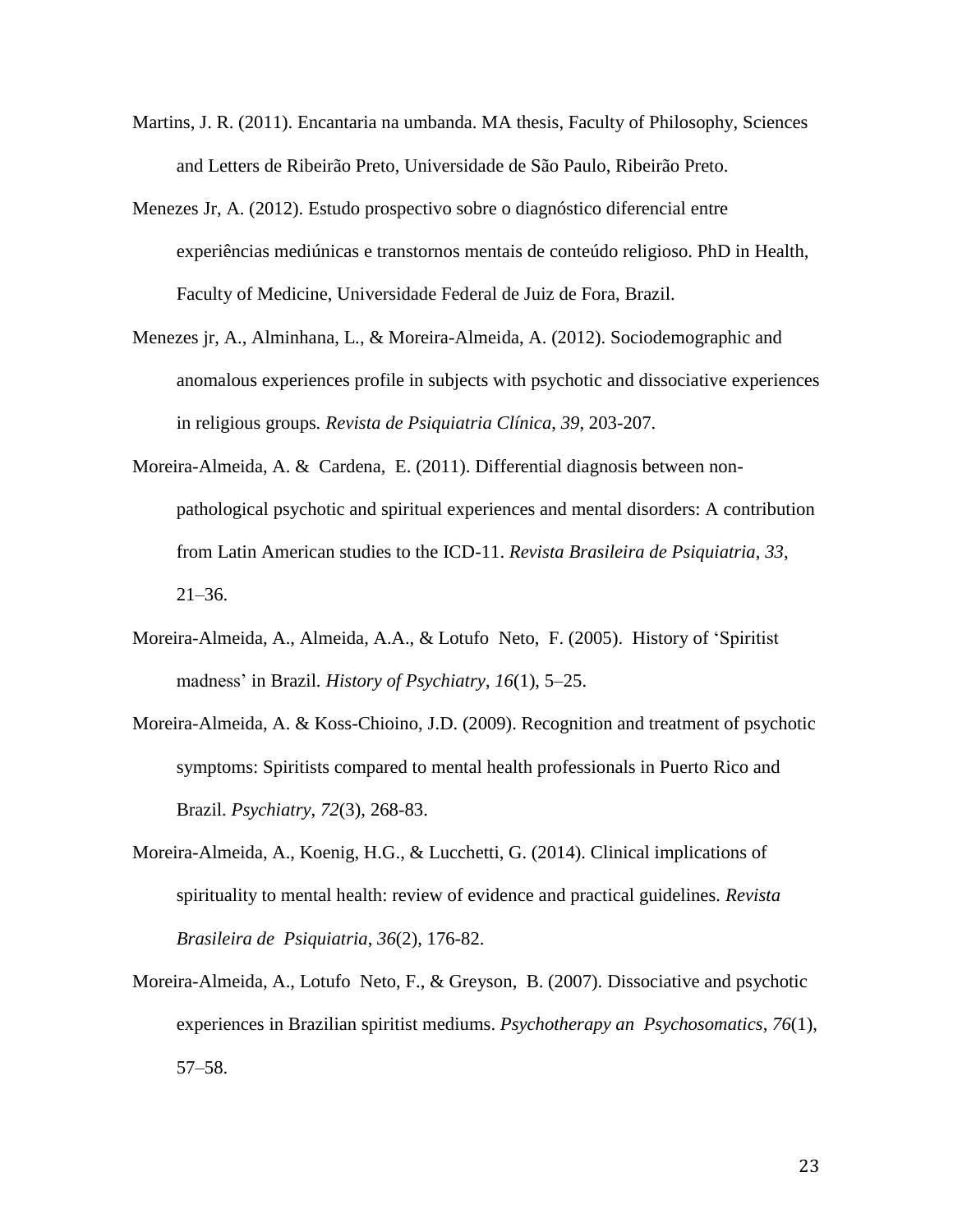- Moreira-Almeida A, Lotufo Neto, F., & Cardeña, E. (2008). Comparison of Brazilian Spiritist mediumship and dissociative identity disorder. *Journal of Nervous and Mental Disease, 196*(5), 420-4.
- Mota, C. & Trad., L. (2001). We live to take care of the population: Health care strategies and meanings for health, disease and healing in Candomblé temples. *Saúde e Sociedade*, *20*, 325-337.
- Negro Jr, P., Palladino-Negro, P., & Louzã, M. R. (2002). Do religious mediumship dissociative experiences conform to the sociocognitive theory of dissociation? *Journal of Trauma & Dissociation*, *3*, 51-73.
- Nye, C. (2012). Possession, Jinn and Britain's backstreet exorcists. *BBC News UK*, 19th November. Retrieved from http://www.bbc.co.uk/news/uk-20357997
- Prandi, R. (2007) . As religiões afro-brasileiras nas Ciências Sociais: Uma conferência, uma bibliografia. *Revista Brasileira de Informação Bibliográfica em Ciências Sociais*, *63*, 7-30.
- Prandi, R. (2004). O Brasil com Axé: Candomblé e Umbanda no mercado Religioso. *Estudos Avançados*, *18*(52), 223-238.
- Prandi, R. (1991). Os candomblés de São Paulo. São Paulo: Hucitec.
- Rabelo, M. (2008). A possessão como prática: esboço de uma reflexão fenomenológica. *Mana magazine. Studies in Social Anthropology*, *14,* 87-117.
- Roder, F. & Opalic, P. (1987). Effect of the hodja (magic healer) on Turkish psychiatric patients in West Germany: An evaluation of clinical examples. *Psychiatrische Praxis*, *14*(5), 157–162.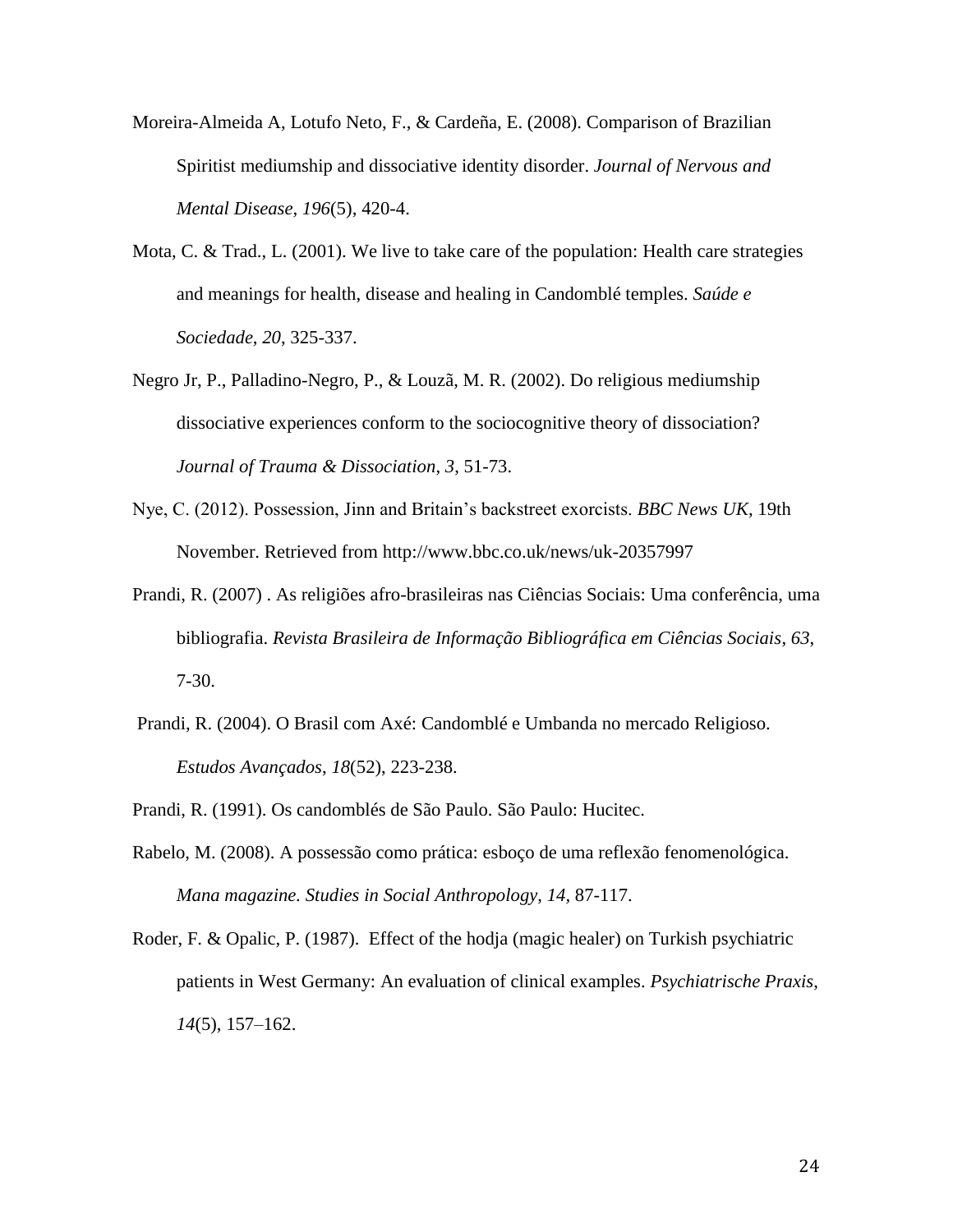- Ross, C. (2011). Possession experiences in Dissociative Identity Disorder: A preliminary study. *Journal of Trauma & Dissociation*, *12*(4), 393-400.
- Ross, C. & Ness, L. (2010). Symptom patterns in dissoiative identity disorder patients and the general population. *Journal of Trauma and Dissociation*, *11*(4), 458-68.
- Ross, C., Schroeder, E., & Ness, L. (2013). Dissociation and symptoms of culture-bound syndromes in North America: a preliminary study. *Journal of Trauma and Dissociation*, *14*(2), 224-35.
- Sar, V., Alioğlu, F., & Akyüz, G. (2014). Experiences of possession and paranormal phenomena among women in the general population: are they related to traumatic stress and dissociation. *Journal of Trauma and Dissociation*, *15*(3), 303-18.
- Souza, A. (Ed.) (2004). *Encantaria Brasileira: O livros dos mestres, caboclos e encantados.* Rio de Janeiro: Editora Pallas.
- Schmidt, E. B. (2011). The re-Africanisation of the Brazilian religion Candomblé and the holy war against the Orixá (God) in Brazil. Paper presented at CESNUR's International Conference.
- Somer, E. (2008). Dissociative disorders psychotherapy outcome research: In favor of single case studies. *Journal of Trauma & Dissociation*, *7*(2), 1-5.
- Zangari, W**.** (2005). Uma leitura psicossocial do fenômeno de incorporação na Umbanda. *Boletim da Academia Paulista de Psicologia*, *3*(5), 70-88.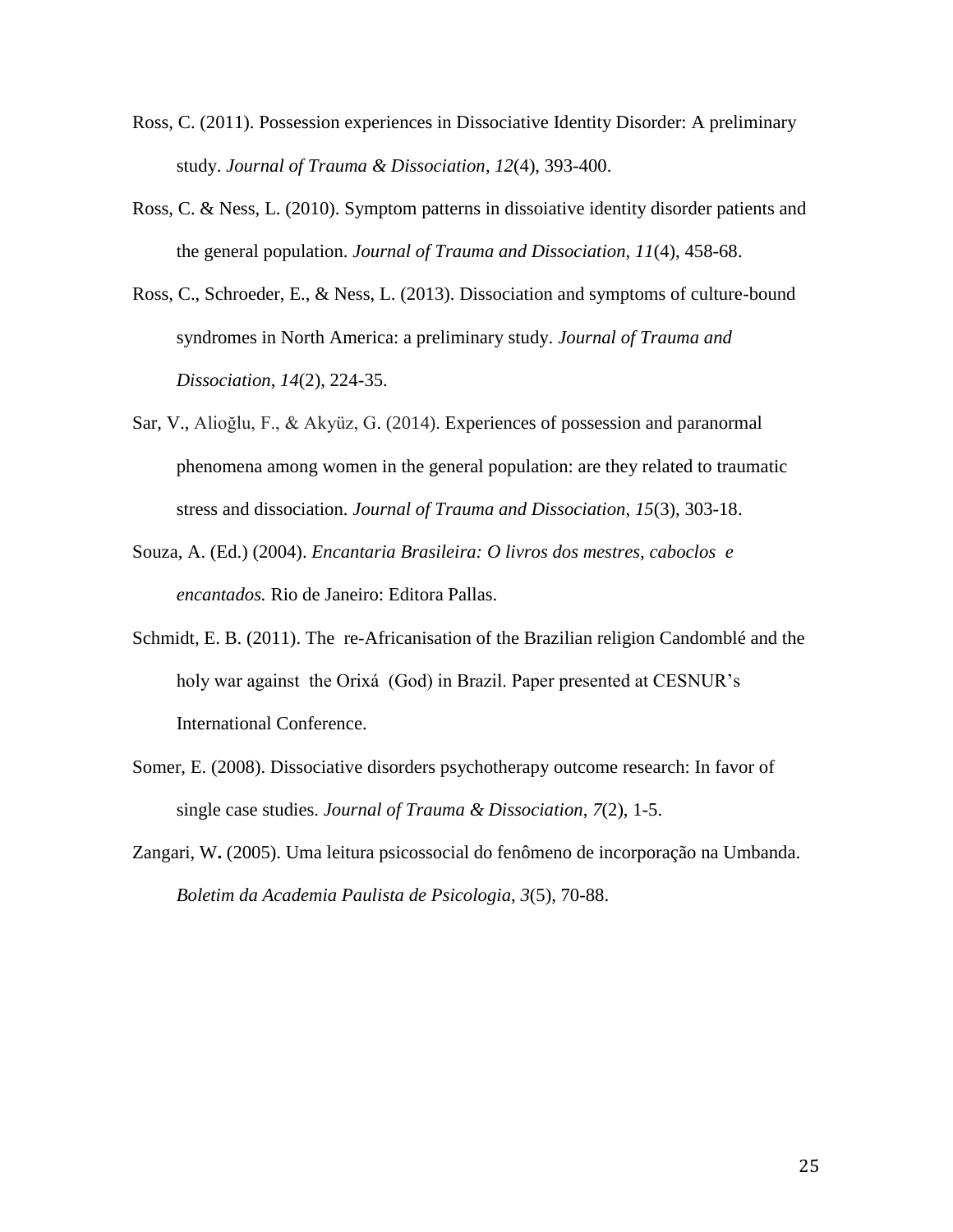# **Tables**

Table 1: Two-stage diagnosis of case study following DSM-5 criteria for Dissociative

| Identity Disorder (300.14; F44.81) |  |
|------------------------------------|--|
|------------------------------------|--|

| Diagnostic Criteria                     | Before          | After           | Case Study                                  |
|-----------------------------------------|-----------------|-----------------|---------------------------------------------|
|                                         | $27 \text{ yr}$ | $27 \text{ yr}$ |                                             |
| A. Disruption of identity characterized | Yes             | Yes             | Both during childhood and as an adult,      |
| by two or more distinct personality     |                 |                 | Dona Sara reported episodes of identity     |
| states or an experience of possession.  |                 |                 | disruption, characterised by loss of senses |
| This involves marked discontinuity in   |                 |                 | and awareness of time, as well as           |
| sense of self and sense of agency,      |                 |                 | behavioural symptoms (like shaking and      |
| accompanied by related alterations in   |                 |                 | heart palpitations).                        |
| affect, behavior, consciousness,        |                 |                 |                                             |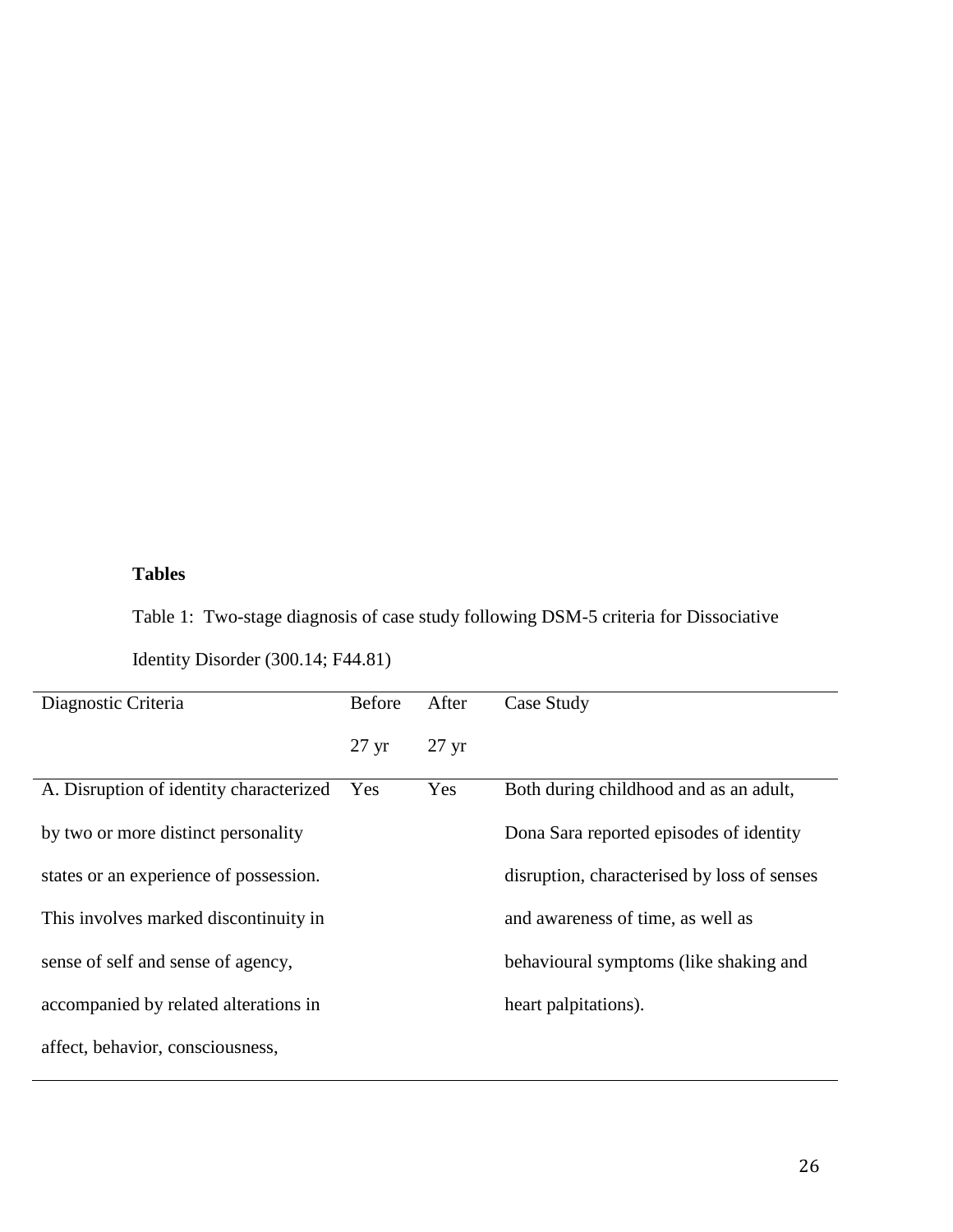memory, perception, cognition, and/or sensory-motor functioning.

B. Recurrent gaps in the recall of everyday events, important personal information, and/or traumatic events that are inconsistent with ordinary forgetting. Yes Yes

C. The symptoms cause clinically significant distress or impairment in social, occupational, or other important areas of functioning.

D. The disturbance is not a normal part of a broadly accepted cultural or religious practice. (Note: In children, the symptoms are not attributable to imaginary playmates or other fantasy play.)

E. The symptoms are not attributable No No Both during childhood and adult life, Dona

Dona Sara reports partial to full amnesia during periods of possession. Although she recalls being vaguely conscious during the first possession experience, she was unconscious during the second one. In the second part of her life she compares her possession to a state of deep sleep. Yes No In childhood, she reports severe social and psychological distress in dealing with her unusual experiences and possessions states. This distress ceases to exist after Dona Sara joins an Umbanda group. Yes No Presently, Dona Sara's regular possession states take place and are framed within a religious context. But, before she was 27, her symptoms caused severe interpersonal distress within her family and community. What she experienced was not part of her Roman Catholic culture and upbringing.